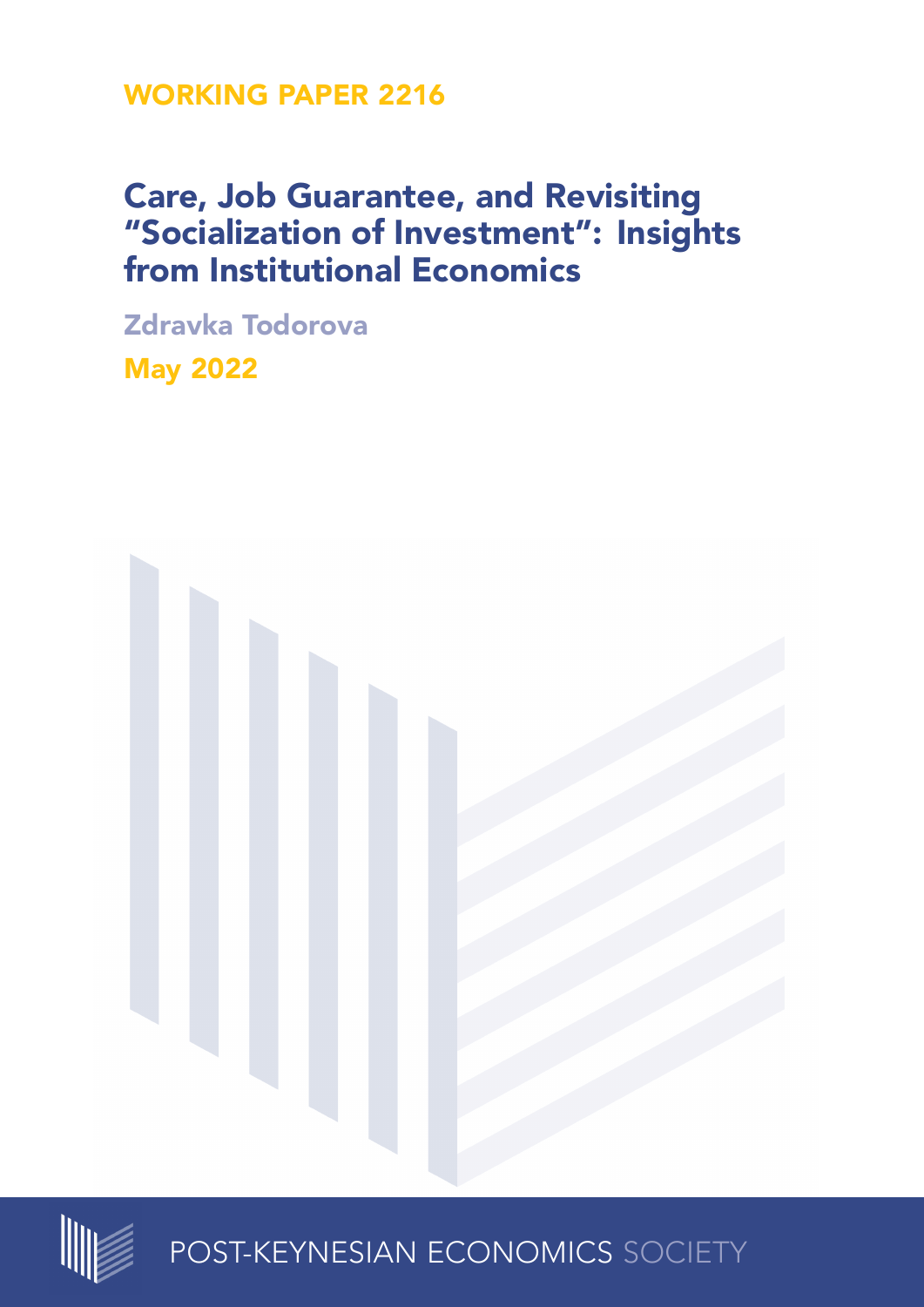# **Care, Job Guarantee, and Revisiting "Socialization of Investment": Insights from Institutional Economics**

## Zdravka Todorova

Professor of Economics, Wright State University, Dayton, OH, USA

## Abstract

The article discusses commitment to full employment in light of institutional theory and offers a renewed examination of Keynes's "socialization of investment" concept. The discussion builds on Veblen's theory of human development, predation, and capitalism. It highlights contemporary institutional inquiry in a discussion of ongoing issues of care and social disparities. Based on this, the article formulates problems for a broader inquiry about socialization of investment. The article provides insights about Job Guarantee based on original institutional economics concepts.

Keywords: job guarantee, care systems, Feminist Post Keynesian-Institutional economics, social stratification, socialization of investment, Modern Money Theory and institutions

JEL Classification Codes: B52, B54, B55, E12, P16, Z18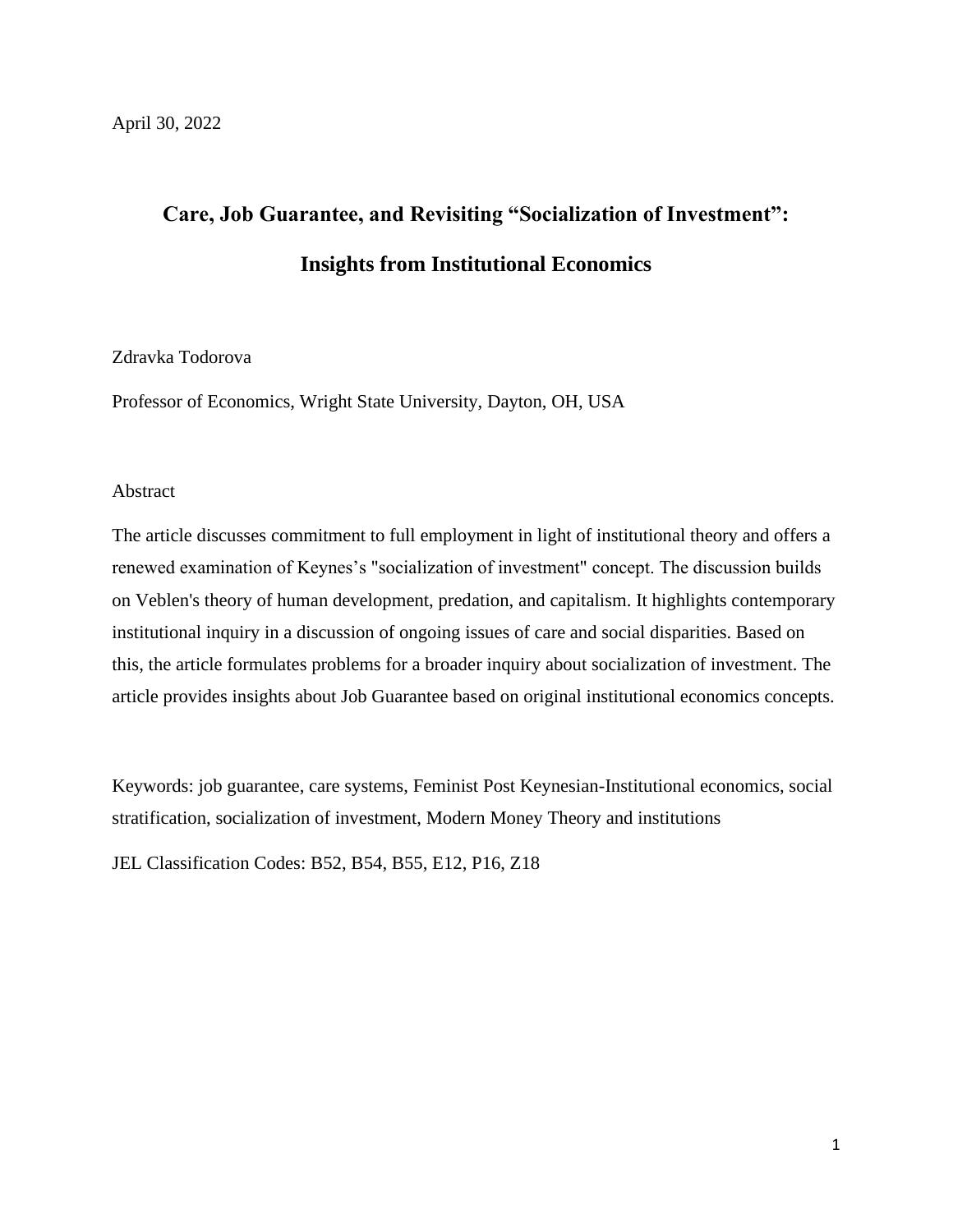## **Introduction**

The article highlights institutional economic theories and their relevance for re-envisioning Keynes's concept of "socialization of investment" in connection to care and unpaid activities. This entails a broader conceptualization of the economy – something that has been the subject matter of institutional, feminist, and social economics. For earlier efforts of a broader discussion of socialization of investment see Todorova (2009a and 2009b). Recently Bellofiore (2021) also called for a broader notion of "socialization of investment" in the context of the pandemic and economic policy, albeit without discussion of feminist, social, and institutional efforts for a broader view of the economy and its purpose. The present article builds on such discussions, focusing on contributions of original institutionalist economic theory, and offering connections to issues discussed within feminist and social economics, as well as work on job guarantee.

As a reminder, Keynes's ([1936] 1964) "socialization of investment" is about addressing the endemic conflict between expected profitability and full employment within a capitalist economy. He argued for shifting the economy away from being organized predominantly around speculation instead of long term-oriented investment in production, and driving the interest on speculative assets down relatively to that of productive projects. This point can be extended to bring in institutionalist perspective based in Thorstein Veblen's theory of waste and composition of entrepreneurial production that often restricts and contradicts livelihood concerns. Furthermore, feminist points about the role of unpaid activities in supporting livelihoods and in countervailing social costs of business enterprise, are also important directions for extensions. Finally, a social economics focus on ethical concerns is also of relevance when it comes to defining the sphere of economy and inequities pertaining to such definition and policy formulation. Social stratification intersects with such extensions from institutional, feminist, and social economics inquiry. The goal of the present article is an advancement in this direction of combined approaches to redefining socialization of investment. The objective here is to highlight institutional economic theory, including institutionalist feminist work, that more than often is left out from contemporary discussions of care, infrastructure, and macroeconomy.

For the purpose, the article builds on Veblen and contemporary institutional inquiry, and is organized in sections that represent what I consider main elements of original institutional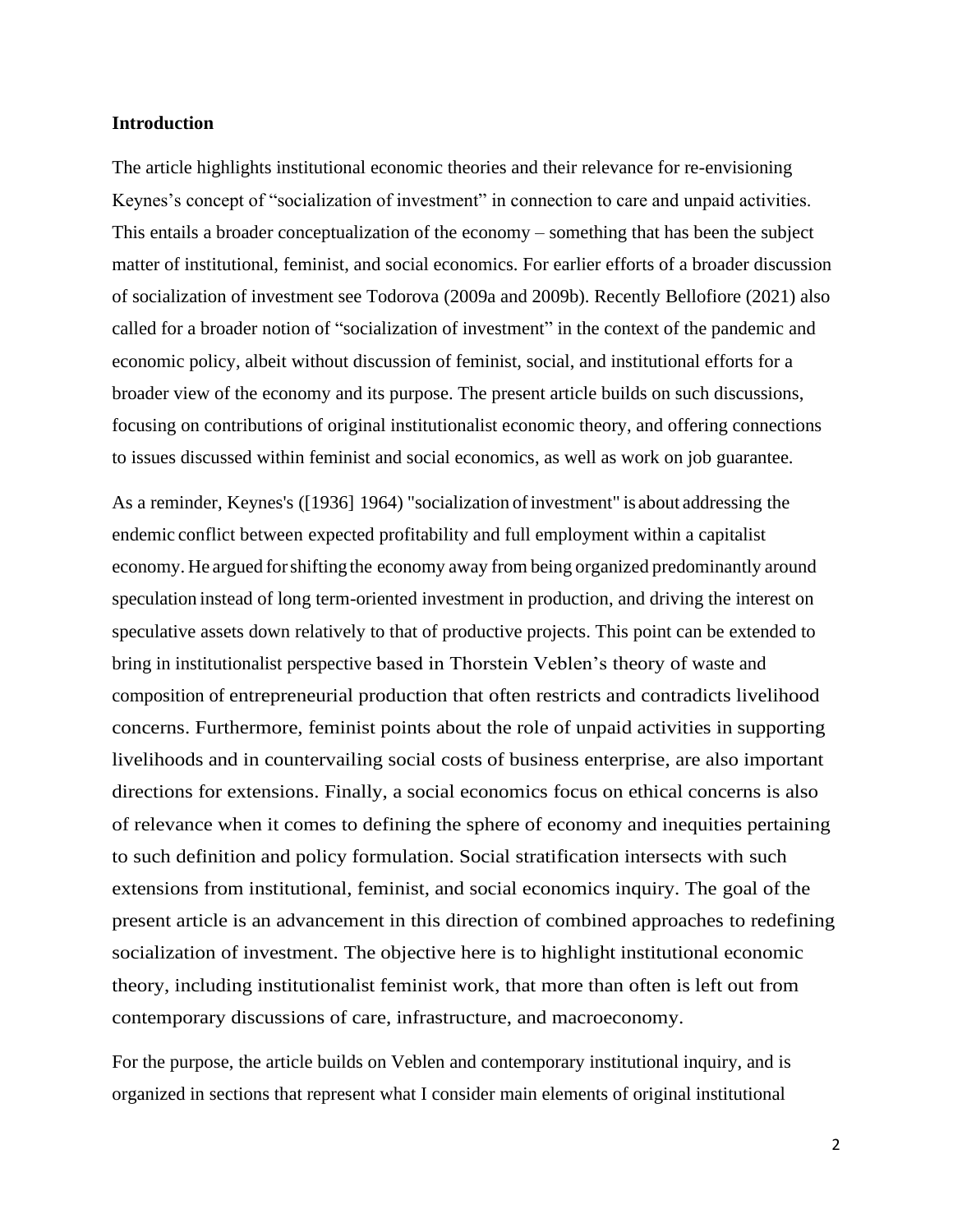economic theory: (1) life process and state of industrial arts; (2) invidious distinction, surplus, and predation; (3) corporate planning, social stratification, waste, and workmanship; and (4) resources, incomes, money, and non-invidious recreation of community.

The discussion is developed around the following ongoing issues: (1) availability and access to care; (2) nature and adequacy of infrastructures; (3) deprivations, price levels, and inequities; and (4) social costs and money. An institutional theory lens leads to formulating even more challenging system-problems – fragmentation of care provision; invisible infrastructures of global care chains; central market planning of prices, production, and employment based on social stratification; money as public participation or domination. The article posits those as starting points for re-thinking discussions of socialization of investment and full employment, based on a broader understanding of economic life. Table 1 provides an overview of the presented discussion.

| <b>Issues</b>           | <b>Institutionalist Theory and Extensions</b>      | <b>Formulated System Problems</b>                                                       |
|-------------------------|----------------------------------------------------|-----------------------------------------------------------------------------------------|
|                         |                                                    |                                                                                         |
| <b>Availability and</b> | Life-process                                       | Fragmented care provision                                                               |
| <b>Access to Care</b>   | Centrality of care                                 |                                                                                         |
|                         | Irreversibility and continuity                     | No Systems of Care                                                                      |
|                         | Cumulative causation and                           |                                                                                         |
|                         | evolution                                          |                                                                                         |
|                         | Interconnected systems<br>$\overline{\phantom{a}}$ |                                                                                         |
|                         | Care is a process                                  |                                                                                         |
|                         | <b>Industrial Arts</b>                             |                                                                                         |
|                         | Non-dualistic conception                           |                                                                                         |
|                         | Human Development                                  |                                                                                         |
| Infrastructures:        | <b>Invidious Distinction</b>                       |                                                                                         |
| nature and              | Predation and Waste                                | <i>Invisible infrastructure</i> $-$ global care<br>and migrant labor chains and lack of |
| adequacy                | <b>Stratification and Drudgery</b>                 | public support                                                                          |
|                         |                                                    |                                                                                         |
| Deprivations,           | Veblenian Dichotomy and unpaid activities          | Central market planning and                                                             |
| price levels and        |                                                    | pricing involve and sustain social                                                      |
| inequities              | Corporate planning and stratification              | stratification                                                                          |
|                         |                                                    |                                                                                         |
|                         | Non-invidious Recreation of Community              |                                                                                         |
|                         |                                                    | Beyond investment – <i>undertaking</i>                                                  |
| Social costs and        | Notions of Incomes and Saving                      | Money as financialization and                                                           |
| money                   |                                                    | domination vs. money as non-                                                            |
|                         | <b>Job Guarantee</b>                               | invidious <i>participation</i> for all                                                  |

Table 1: Institutional Theory and System Problems of Care and Provisioning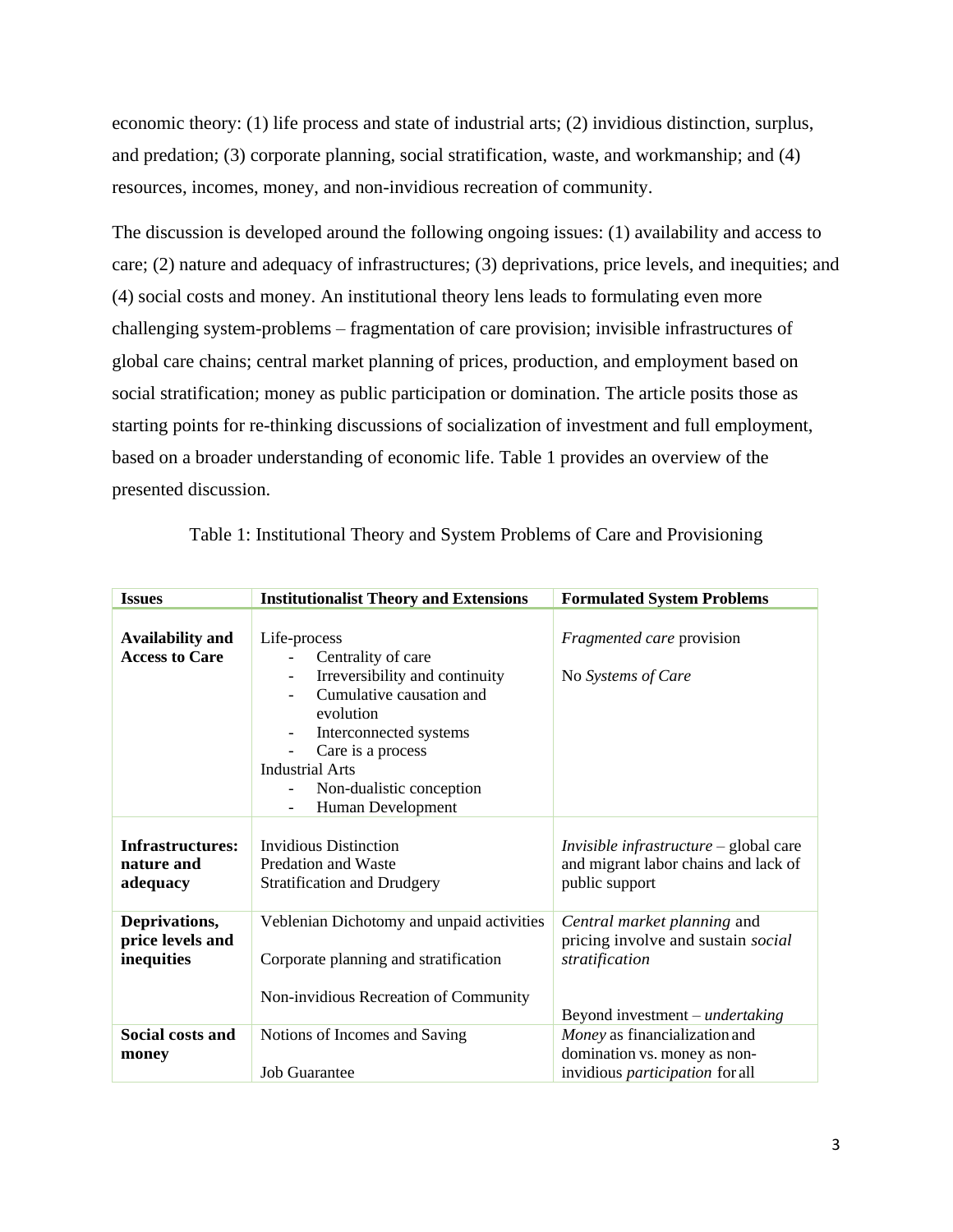#### **Life Process and Systems of Care vs. Fragmented Care**

The life process is the central concept of old institutional economics (see Veblen 1898). Continuity, vulnerability, irreversibility, interconnectedness, systems, history, cumulative causation, and process are central for economic analyses. Regarding care, this means first, shifting the focus from care as beneficial for markets, growth, and the economy, to organizing the economy so it supports caring and care, which are fundamental for the life process.

Second, care is central in the economy, in the sense that it sustains production and other economic relations, and addresses the vulnerabilities of living agents and their development. Without care one cannot even imagine an economy. However, the organization and purpose of the economy ought to be questioned and re-envisioned. Third, care is a social process, and not simply an individual activity and responsibility. Care involves the organization of institutions; policies; working rules and procedures; social norms and believes; personal attitudes; symbols and signs; rhetorical devices and expertise discourse. A process also refers to the importance of history, variation, and contexts. Further, care is subject to the natural landscapes and is part of the specific industrial arts of societies; it entails living and sustaining lives within social systems and ecosystems through time. Finally, care is multifaceted and relational and involves paid and unpaid labor throughout going concerns and communities as well as diverse economic relations.

Consequently, provision of care means addressing different needs depending on the socio-natural landscapes and organization, meaning that the "landscape" of care ought to evolve. Access to care is a complex issue entailing costs, quality, time compression, labor force participation, sustaining community and family connections, austerity, the politics of entitlements, abandonment, and caring amidst natural disasters and ecosystem degradation, and transformation, and undertaking new strategies under pressures. Care should be seen as part of Veblen's "industrial arts" that are inseparable from the natural environment.

Overall, the implications of having life process at the center of economic analysis means that: living bodies are not machines that can be paused or endlessly follow the rhythm of acquisition. Damages can be irreversible or difficult to mend, and people have multiple interconnected needs. Care is fundamental for social life, and the economy cannot be imagined without it. This methodological foundation leads to understanding the need for reliable and comprehensive quality *systems of care.* System organization and adequate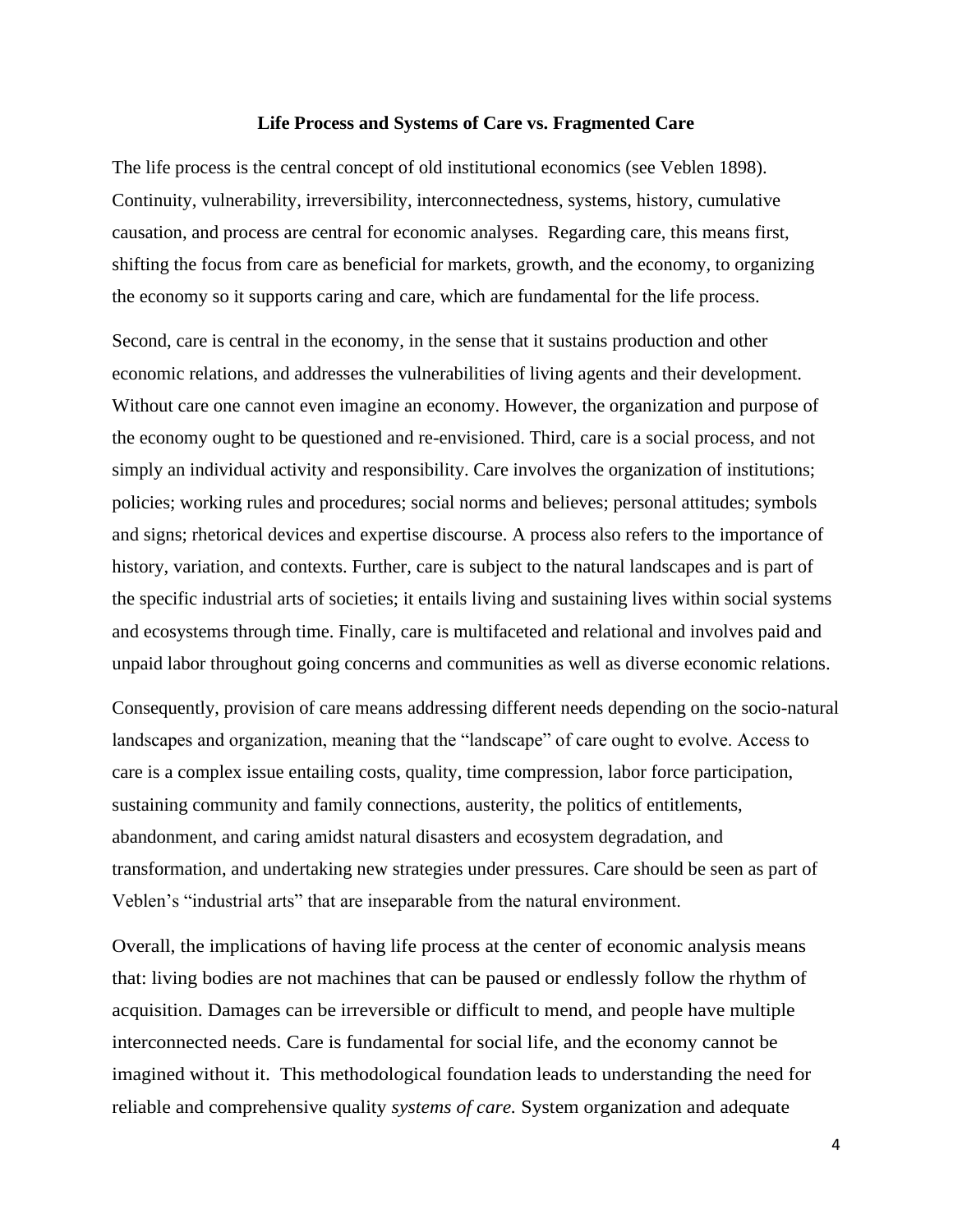public support for care are parts of *the industrial arts* of how societies learn and go about sustaining lives.

Veblen's ([1914] 1964) "industrial arts" are not based on dualistic material-immaterial conceptions (see Todorova 2016a). For example, a notion of "immaterial labor" makes no sense within Veblenian analyses, and the old productive-unproductive designations do not apply. This non-*duality* is important in his theory of human development and predation, which builds however the ability to discern *dichotomous* valuations between pecuniary or broadly "industrial" concerns. Elsewhere, I discuss this dualism vs. dichotomy distinction (Todorova 2009b; 2016a) in relation to life-sustaining activities and goods produced outside of pecuniary exchange as part of Veblenian "state of industrial arts." This leads to a broader understanding of the state of industrial arts that include human development and ecosystems – one that is based on the central concept of life process, as discussed above.

For example, in the face of crises and pressures people collaborate and build communities (Hurley 2021b). Furthermore, Nina Banks (2020) discusses how ongoing "unpaid collaborative labor" constitutes production by racially oppressed communities who continuously work and collaborate "to protest injustice, secure resources, and resist marginalization for their communities" (Banks 2020, 347). All of this leads to enhancing the state of industrial arts through unpaid work and activities. As discussed below, this understanding goes hand in hand with understanding stratification, domination, and predation in the system.

With reference to the United States of America the industrial arts of care provision is organized around fragmentation, inequality, and has not been adjusting to the effects of the machine process and business concerns, that is, to the changing landscape of care needs. Non-standard employment relations and the rise of contingent work with limited or nonexisting benefits (Peterson 2007; Figart 2017), feed into the fragmented care provision. More people find themselves needing to accommodate work-flexibility driven by the business enterprise and the machine process, requiring last minute arrangements, greater uncertainty, and time compression. This increases the need for more time-off to deal with errands and crises, beyond sickness and direct care needs (Adelstein and Peters 2019).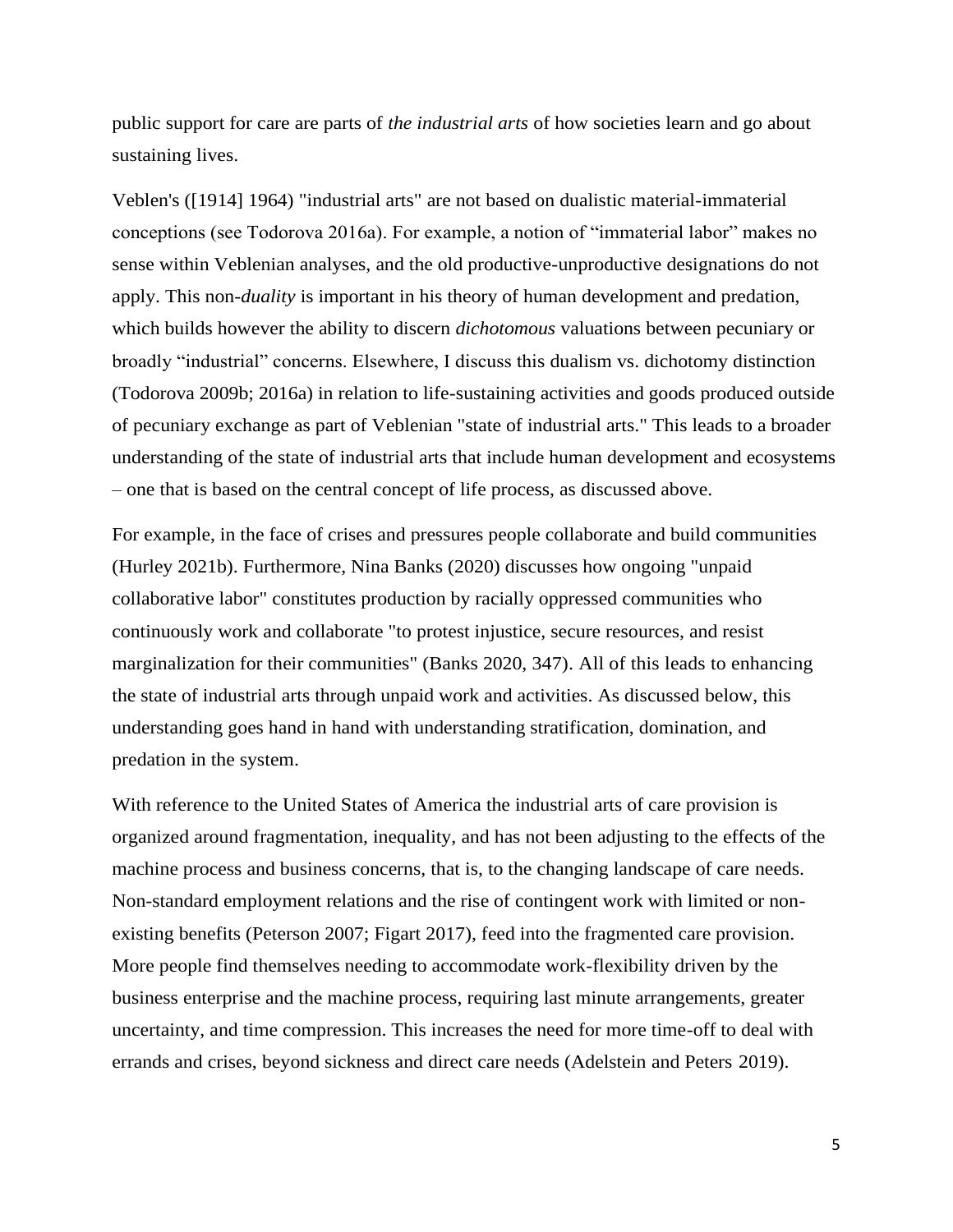Referencing just the United States, the pandemic revealed even more of the individualized provision and unequal access to care (e.g., Scott and Pressman 2021; Warnecke 2021). Fragmentation of care can be observed in terms of uncertainty about access and availability, distance, information, time, disperse sources of program funding, and eligibility procedures, amidst efforts to secure a multitude of needs. For example, in the United States those who get good jobs have access to paid leaves, others, who also have more unstable schedules, do not. Paid supports for childcare are lacking across all employment (Adelstein and Peters 2019). Fragmentation can also be seen in terms of social interactions and distance, as, for example, Dell Champlin (1998) discusses the emergence of "privatized community." Also, see Kendra Hurley's (202la) discussion of contemporary segregation in early child-care institutions and the positive role of universal childcare and Pre-K.

The temporary character of measures undertaken in the United States during the pandemic is another example of fragmentation. The near universal Child Tax Credit advancement of direct deposits to taxpayers reduced child poverty (even if not reaching all in need), yet its extension was continuously opposed in budget bill negotiations, amidst people's struggles (see Swenson and Torbati 2021; Associated Press 2022; Zippel 2021). The Family First Coronavirus Act provided paid sick leaves, extended to the end of September 2021.

Valuing the benefits for public health and work, some states and employers continued paid sick leaves outside of federal support (Maclean, Pichler and Ziebarth 2022). This is yet another fragmentation, where access depends on location and employment, which are entangled with processes of stratification. Further, efforts to secure paid leave are put on a state-level basis, which is another example of fragmentation. See Jennifer Greenfield, Nancy Reichman, Paula Cole, and Hannah Galgiani (2019) for such an undertaking with a feminist institutionalist input.

Fragmentations in public care support mean that some would spend more energy into securing care, amidst inequities and long-term structural changes. This necessitates ways to conceptualize and understand variations of unpaid activities associated with care, recreation, labor, and consumption, across social classes (Todorova 2015a). Since *care is a social process,* transportation, housing, water, food, and payment systems are intertwined with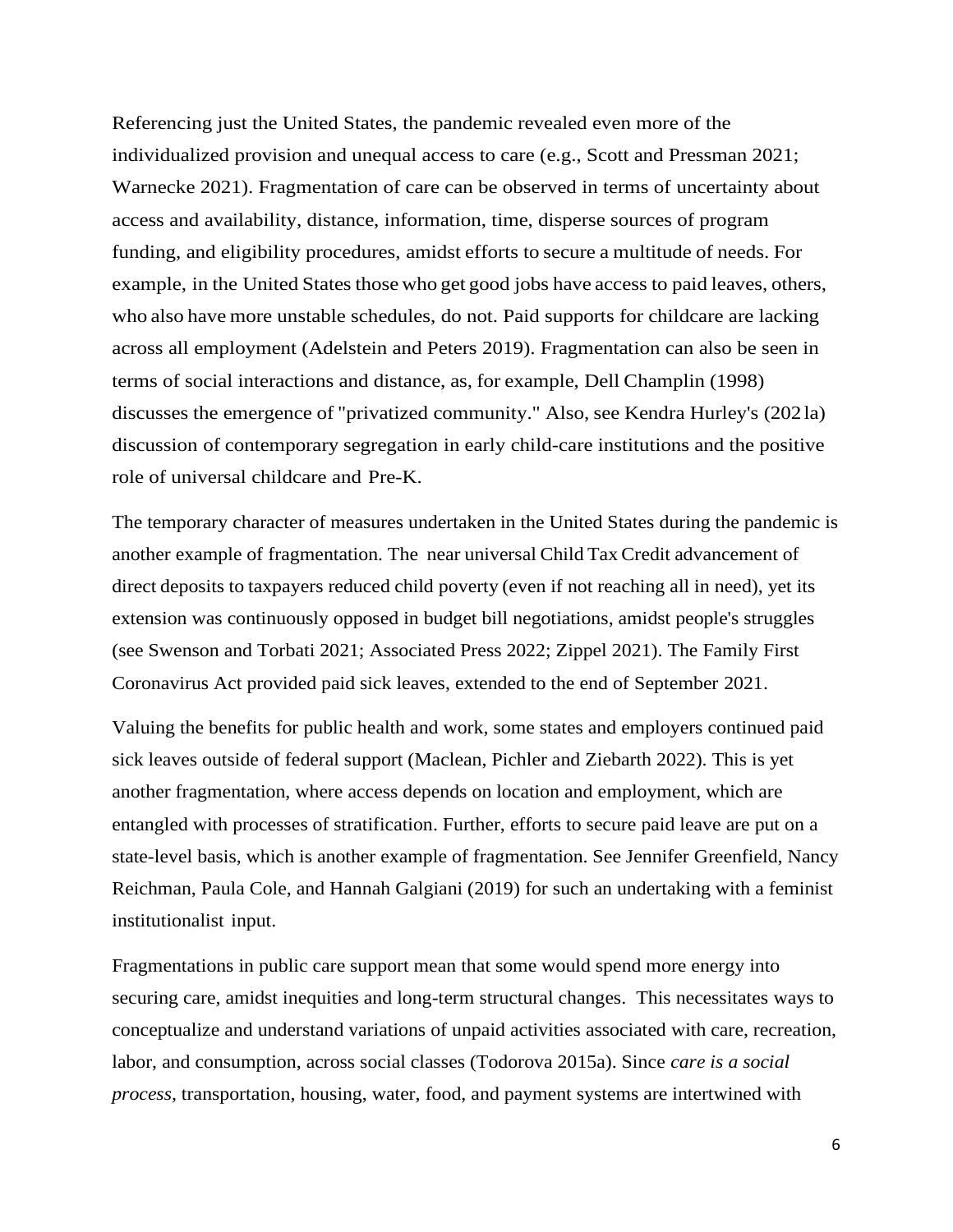fragmentation of care. Mobilities, inequities accessibility, and quality are part of the industrial arts of care systems (see Todorova 2015b, 2016a, and 2016b for a framework of processes). An institutionalist vision that emerges, also out of feminist literature, as Anna Zachorowska-Mazurkiewicz (2015, 412) puts it, would be "to restructure care obligations as collective rather than individual, and as universal rather than targeted."

However, vested interests work to prevent even the slightest adjustment away from fragmentation of care, since their end-in-view is domination, and not human development. In the United States, wealthy politicians basically opposed reducing child poverty during a pandemic. On the other side, pay-for plans cave into the ideology that government budgets operate like those of households (i.e., that people should serve money, and not the other way around). Both political steps are based in and work to preserve invidious distinction.

## **Invidious Distinction and Invisible Infrastructures**

In institutional theory the social surplus is tied to predation and invidious distinction because it is produced and distributed through domination. Much of life-sustaining paid and unpaid care activities involve drudgery and serviceability as opposed to honorific employments based in exploit - "getting something for nothing" - or "free income" (Veblen (1899) 1994 and (1919) 2005). The production and distribution of social surplus is organized around and recreates invidious social beliefs that purport to signify technical fact: "honorific," "blameful," "unproductive," "deserving," "other," and "alien" that serve to protect and expand ownership and permit domination and predation (Veblen (1899) 1994; Greenwood 1984; Shulman 1990; Jennings 1992; contributions in Dugger 1996; Peterson 1997; Todorova 2016a). "Taxpayer's money," "secure borders," work requirements, and scrutinizing lower-income people's leisure and expenditures are perennial devices for conservatism and invidious distinction. So are conspicuous waste triumphs like private "space" trips for the wealthy-claims on the joint stock of knowledge (see Todorova 2013).

Recently, the politics of the Child Tax Credit in the United States showcased the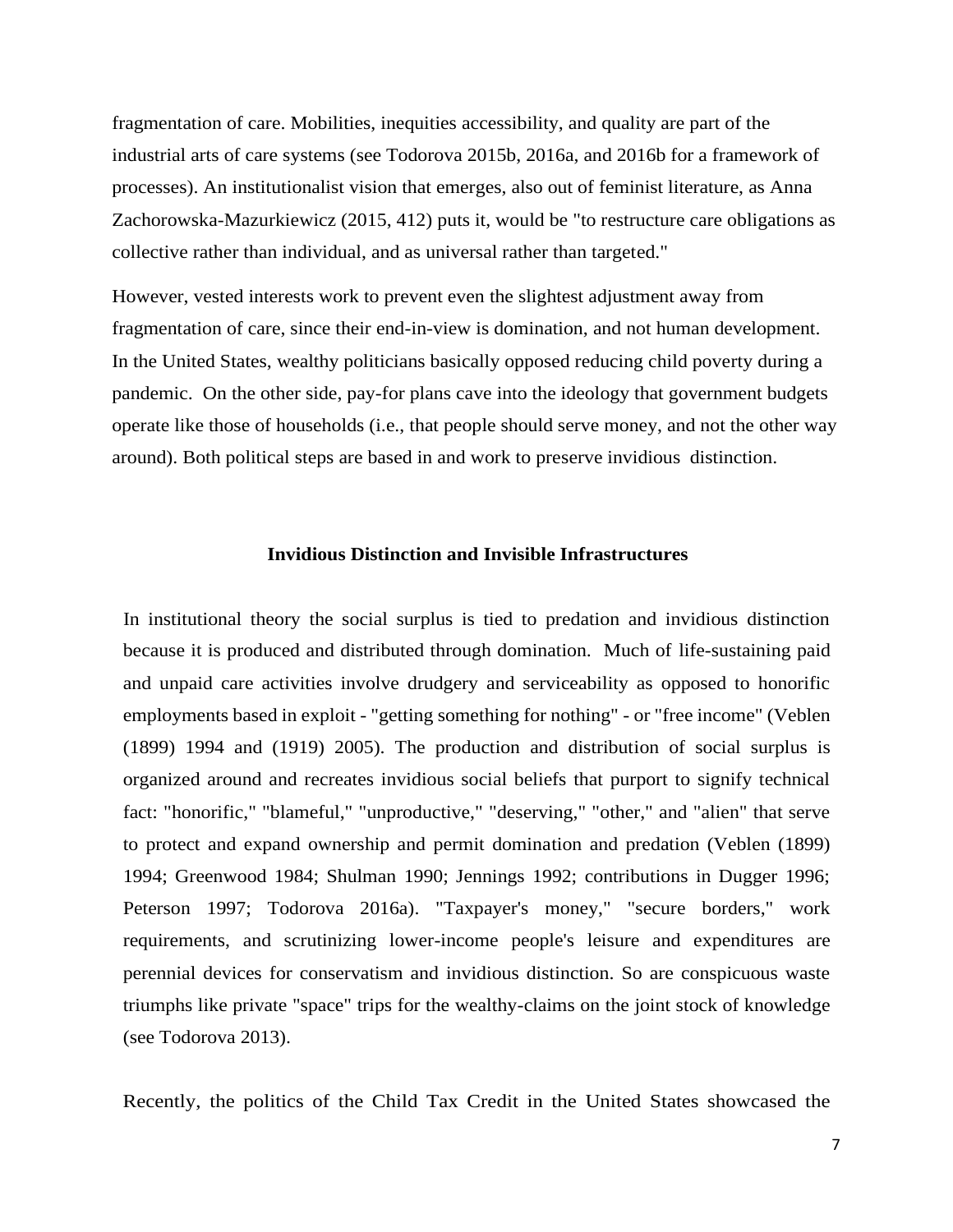opposition to permitting minimum breathing room for low-income households. lt has been shown that most families with incomes less than \$35,000 are using the payments for food, clothing, shelter, rent utilities, and education (Zippel 2021). The issue is what kind of goods households could afford to buy with the "extra" income, given the systems of inequality, production, and consumption process (e.g. nutritional value, see Schneider 2021). See Timothy Wunder (2019) on the need of even more generous proposal and (Madrick 2020) about the multifaceted effects of poverty on children.

The observed opposition to the Child Tax Credit can be described as a fear from moving towards public support for care-a refusal of Foster's "recognized interdependence" (see Tool 1993) in that respect. Such hindrance of the state of the industrial arts for fear of lessening social domination and disregard for life exigences of most, is precisely how Veblen defines *conservatism* (Veblen (1899) 1994, 117-130).

Efforts to preserve care as fragmented occurrences, combined with globalization, mean that there are even more invisible vulnerabilities in provisioning (e.g., Livio 2022). This includes nurse labor supply chains, as well as domestic workers, among others (McLaughlin 2020; York 2021. An *invisible infrastructure of global care chains and undocumented workers* has emerged with globally maintained unemployment and underemployment, targeted austerity, creditors' interests, and ecological and political disasters.

States, markets, and international institutions have organized care chains to support the slack of public sectors, to deal with structural changes, or to generate reserve currencies by exporting people's labor power and reorganizing lives. Care is central for value creation in global commodity chains and globalized fictitious commodity of labor (see Khanal and Todorova 2021).

Those invisible infrastructures are organized as vested interests to generate "free income," and support the global investment regime, and are not part of public systems of social responsibility. "Investments which are 'fixed' for the community are thus made 'liquid' for the individual,"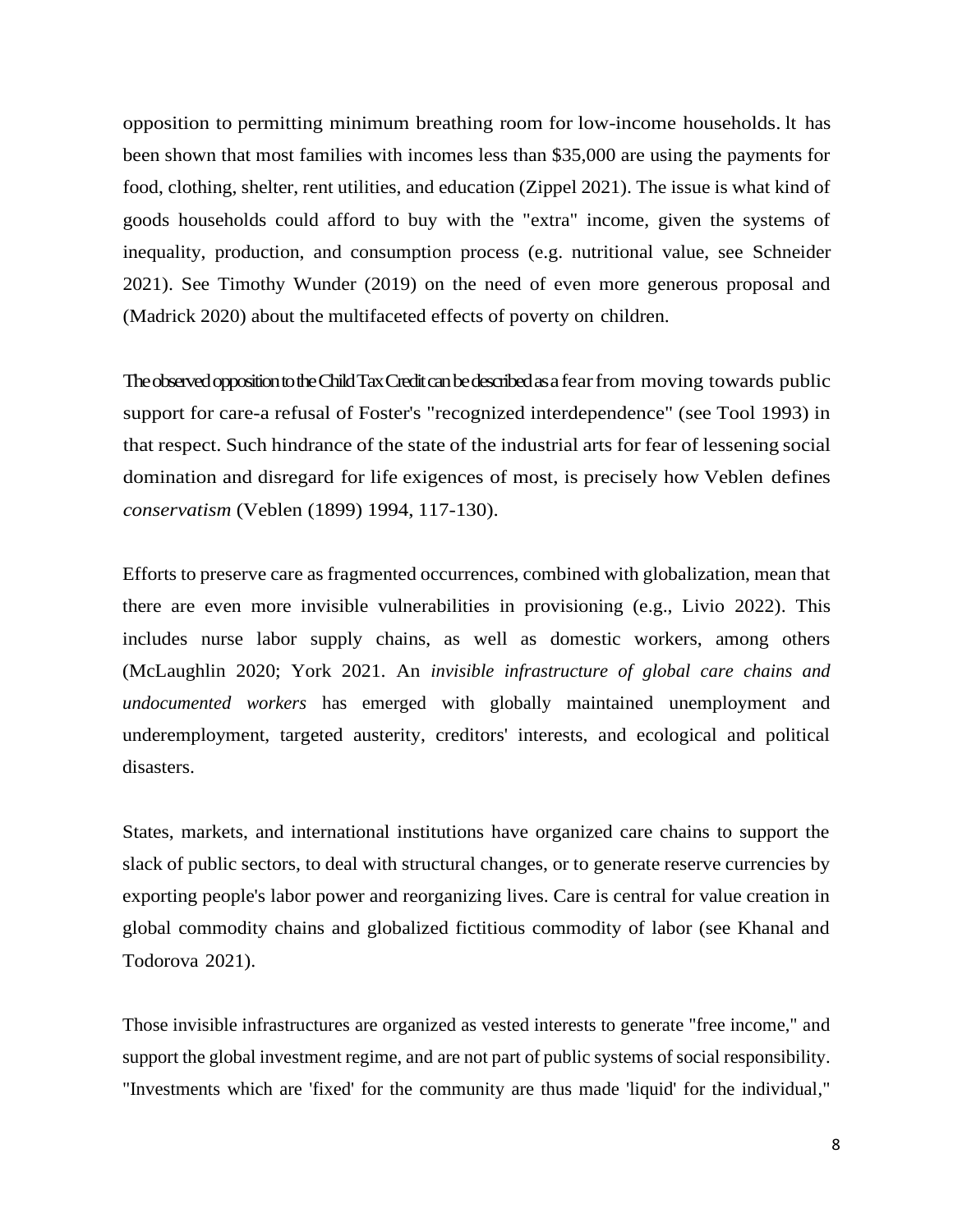(investors and creditors) noted John Maynard Keynes ((1936] 1964, 153). To engage in *global full employment policies and public care* (such as availability and access to vaccines) would mean a breakdown in those conventions.

This is another implication of understanding *care as a process -* it should be supported globally and for everybody. The conventions of "free income" ought to be disturbed if economies are to maintain full employment policies that support care. Keeping in mind the broad view of the industrial arts, note Veblen's (1918) point: "As an industrial unit, the nation is out of date." However, it is only the vested interests of ownership that have built infrastructures beyond nation states to extract and arrest the developments of such industrial arts.

#### **Market Central Planning, Workmanship, and Confronting Stratification**

Institutionalists describe a central planning of the business sector as well as people's agency (Munkirs and Knoedler 1987; Dean 2015; Gagnon 2015; Figart 2017; Baranes and Hake 2018; Schneider 2021). Market central planning is to be distinguished from democratic planning by the public (Dugger 1987) and the ideology of the price mechanism (see Jo 2016). The social organization of markets through administered pricing, planned obsolescence, differentiation, jobs and work relations, among others, is the source of power to determine markups, prices, employment, worklife, inventories, products, and their availability (Lee 1996). Social stratification is intertwined with the organization of markets (see contributions in Dugger 1996). The artifacts of "price mechanism" and "consumer sovereignty" lose meaning as part of problemsolving and serve to blame those who do not exert economic powers to plan markets centrally. For example, inflation is blamed on workers, and deprivations are to be addressed through more vested interests. In the words of Coretta Scott King: "the unemployed are not pawns to be sacrificed in some collateral damage in the war against inflation," quoted in Dean Baker, Sarah Rawlins, and David Stein (2017) who describe the racial justice struggle for full employment mandate in the United States.

Given institutionalists' findings about markets, inflationary pressures should be investigated as *symptoms of under-socialized investment:* concentrated predatory markets in combination with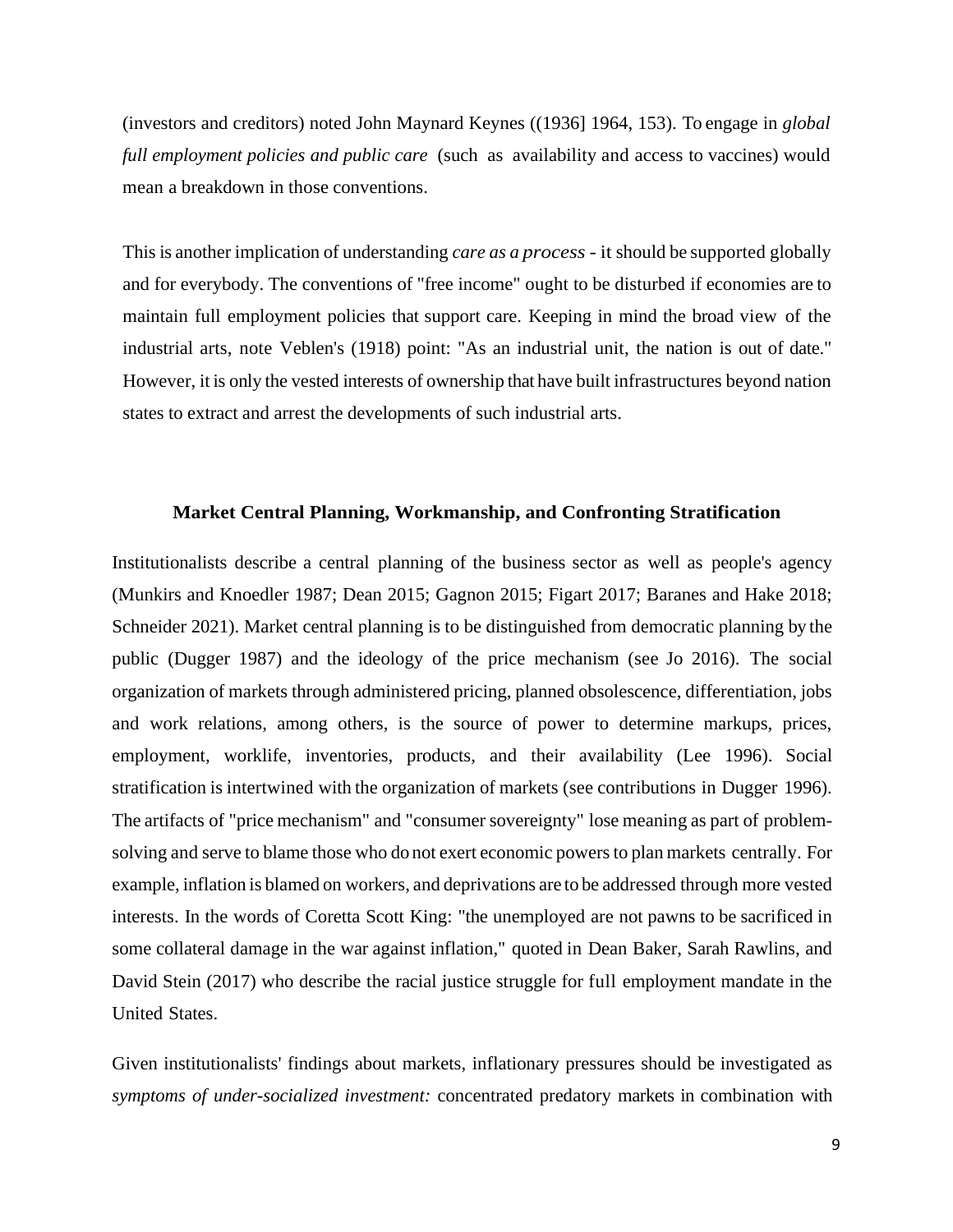unsupported care systems, inequities, social disparities and oppressions, and greater environmental uncertainty. To paraphrase John Maynard Keynes ([1936] 1964) after Thorstein Veblen ([1904] 2005 and [1914] 1964): When investment becomes "a bubble on a whirlpool of speculation" the industrial arts, including care, have become "bubbles on a whirlpool" of financialization and commodification. To elaborate on Keynes' words, *human development becomes the byproduct of the activities of a global casino.* It is not only widgets but living beings and systems that are subjected to the games of accumulation, extraction, political domination, and remediations.

Keynes's "socialization of investment" is about pointing the endemic diversion between what is expected to be profitable and what is socially advantageous. He argued for shifting the economy away from being organized predominantly around short-view speculation instead of long termoriented investment in production. Veblen's theory is about the waste and organization of entrepreneurial production due to the business concern. He takes it further and discusses the domination and transformations of all aspects of life (Todorova 2016a).

I have suggested the use of broader term, such as *undertaking* to recognize it is not only investment that takes organizational efforts, creativity, and workmanship, but also non-paid activities across labor, care, and other processes. Those differ from social entrepreneurship, privately supported socially oriented activities, investment, and creating and acquiring ownership, as well as from public goods planned by the state. Utilizing the "Veblenian dichotomy" – an analytical tool of original institutional economics, I have stressed the importance of conceptualizing unpaid community activities directed towards invidious distinction and vested interests, so that not to idealize "communities" (Todorova 2016a). Keeping this in mind, life-sustaining community undertakings should be part of a broader definition and commitment to full employment, especially in light of structural disparities and the ongoing "collective unpaid labor" described by Nina Banks (2020).

Mark Paul, William Darity, and Derrick Hamilton (2018) discuss the U.S. history of moving away from commitment to full employment, and its importance for addressing racial inequities. Baker, Rawlins and Stein (2017) provide an overview of the struggle for commitment to full employment as part of racial justice movement within the United States.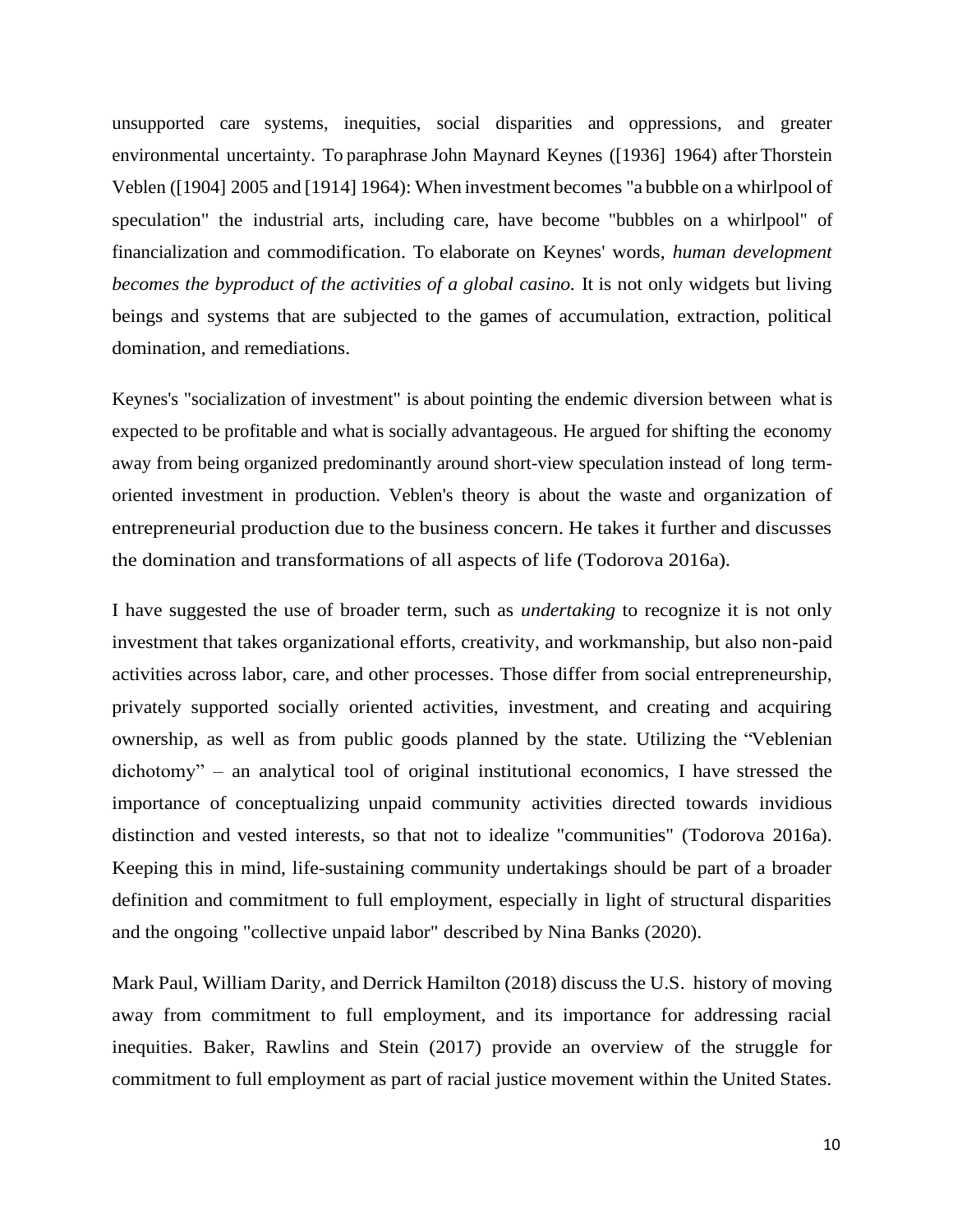Banks (2021) reveals the work of Sadie Alexander as a forerunner in arguing for federally guaranteed full employment, and points to ongoing need for addressing racial disparities. L. Randall Wray and Mathew Forstater (2004) discuss public service employment program for social justice, and along others (e.g., Kaboub 2007), show links to institutional economics. For an earlier discussion of socialization of investment and job guarantee, bridging Post Keynesian, Institutionalist, and Feminist approaches see (Todorova 2009a; 2009b, 128- 141).

Centrally funded permanent job guarantee programs at a living wage, where anybody can obtain a job with benefits, is a very different approach to full employment than a goal of full employment based on demand-management (Tcherneva 2012). Guaranteed jobs based on community driven non-profit-oriented activities that improve people's lives and the environment, provide a way to improve conditions for people, communities, and workers across sectors, and can help stabilize prices (Forstater 2004; Mitchell 2017, 65-68; Tcherneva 2020). Democratic locally driven participation, as opposed to "privatized community" (Champlin 1998) are central (Kolokotronis 2018; Zalewski 2018; Democratizing Work Manifesto 2021).

To better understand how Job Guarantee is not an extension to the logic of the capitalist wage system based on investment, highly relevant are Veblen's theory of human development and insights regarding workmanship (1898, [1904] 2005, [1914] 1964, and 1923). Work is a different concept than commodified labor - a central institution of capitalism. Veblen's "irksomeness of labor" has to do with the conditions and control over work, and not with innate human preference to leisure. Veblen's workmanship is important for human development and psychological well-being. Although, capitalism permeates the whole life process and employs creativity and workmanship for salesmanship and various forms of sabotage. Those important elements of Veblen's theory help to understand better the potential and meaning of Job Guarantee - just one of many desired public undertakings (e.g., around housing and food systems).

Narrowly defined full employment recreates and tolerates inequities and economic invisibility. Socially created scarcity is driven by corporate central planning and is amplified through state austerities. This sabotage of livelihood is also about social stratification that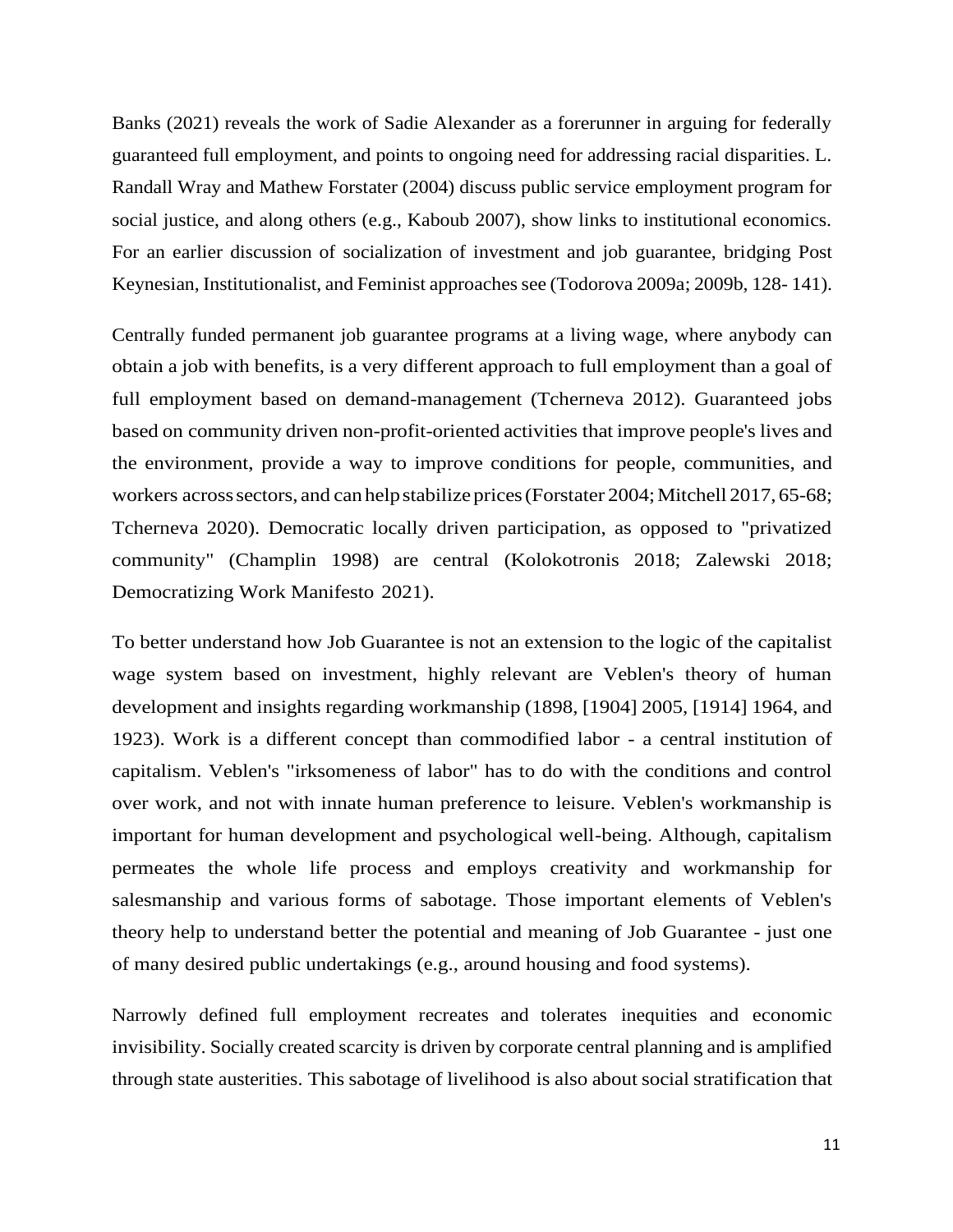is exasperating and life-threatening to people. Full employment goals that do not recognize the potential of supporting public undertaking activities on a global scale, settle for social domination.

## **''Incomes" and Non-invidious Recreation of Community**

In institutional theory, monetary savings do not generate resources (Foster 1987; Wray 1991), and an economy's wealth is defined in terms of the industrial state of the arts (e.g., Veblen ([1914] 1964). "Income, as viewed from society's point of view is the provision of the aggregate means of life. "Free income," on the other hand is in monetary terms and is an individual claim on the joint stock of knowledge (Veblen [1919] 2005).

Income is a means to help solve economic problems. It is not 'the' solution of the economic problem" (Sturgeon 1991, 162). From this point of view: "Income-producing activities need not have money values or even be measurable in money terms," for example: "pregnancy, birth and the attention paid to assure the growth, safety and psychological stability of a child ... " (Sturgeon 1991, 161). It is well-known that Research in feminist economics and changes of measurements have advanced our understanding and policy potential in that regard (see Figart 2017, 15-26).

The above points are not based on oppositional, mutually exclusive duality between money and real resources. Money, being socially created, can help in organizing, and permitting resources for collective enhancement of lives. Instead, the above distinction has to do with the various layers of the Veblenian dichotomy. From society's point of view "[to] be adequate, the concept of income must be able to account for the enhancement of the collective life process" (Sturgeon 1991, 162).

In this line of thought, saving can be seen as a residual of all economic activities that ensure a social ability to secure operation of stressed-lives-support systems, such as when production is disrupted during a pandemic. Jan Kregel (2020) explains why in a shut-down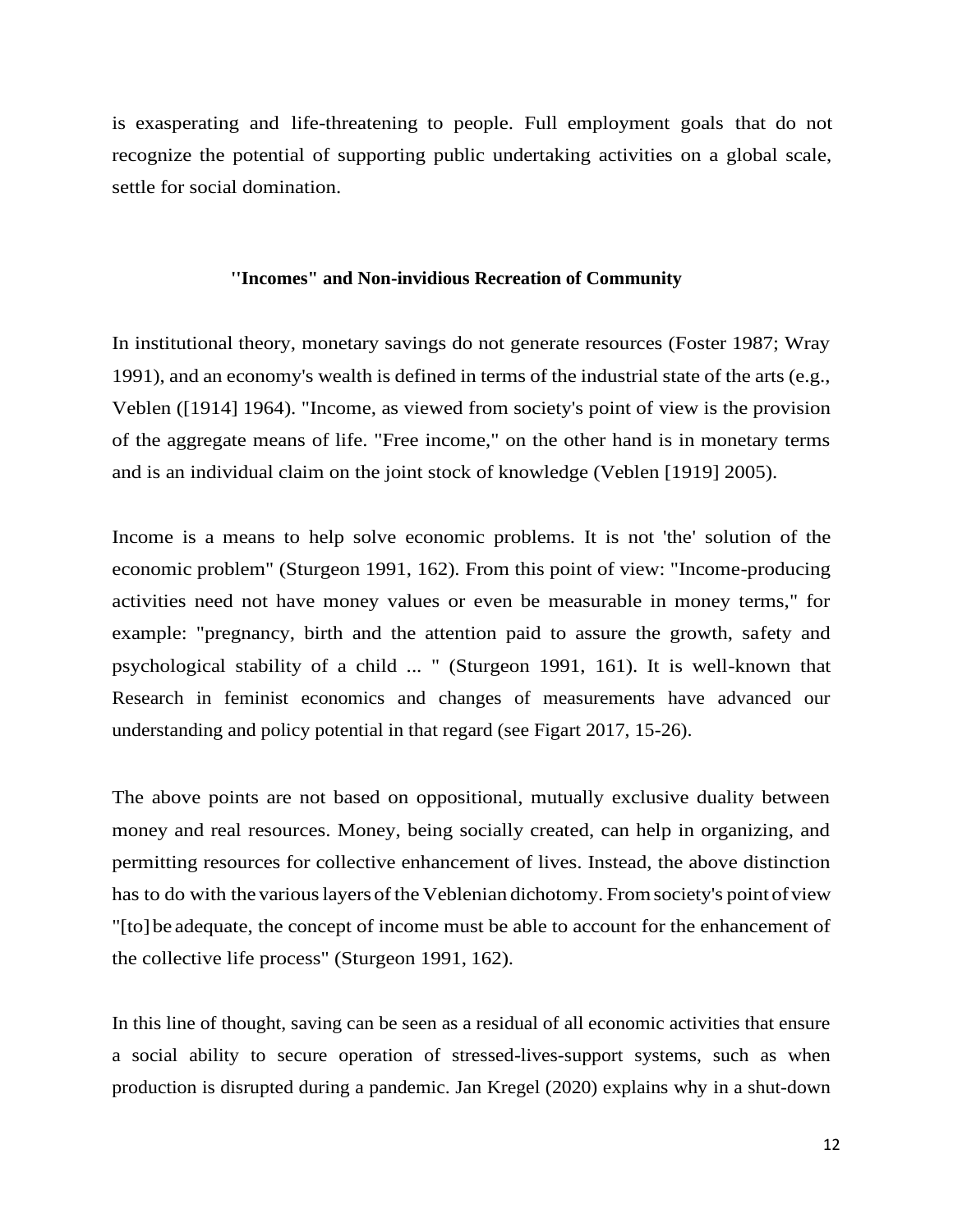economy, directing goods and equitable sharing of burden should be the objectives, rather than full employment and stimulus. "Income" (in terms of the industrial arts for the collective life process) "affords" in technical planning and future capability to redirect resources ahead of a halt in production. Even under minimum production, some laborers work, and we need the preparedness, space, and resources to alter working conditions accordingly and accommodate safety.

An example of deficiency of such "saving" or preparedness, is when large hospitals postpone surgeries en masse, amidst staff attrition, due to burnout, infections, and expected surges (see Lazar and Krueger 2022). The work of Thomas Kemp and Megan Roehl (2021) is instructive regarding the types of investigations for such preparedness, of course accounting for human needs (Davis 2021); as is Gregory Hayden's Social Fabric Matrix (Fullwiler, Elsner, Natarajan 2009).

Built-in preparedness means that everybody's life is*the* priority. This "saving" islikely to improve when there is stability of public commitment support for community activities that enhance the collective life process, or expansion of life-enhancing "income" through public support of such community activities. Even-though it is future-looking, this cannot be described as "investment" as it is not profit-oriented.

Also, this view is not based on individual monetary savings, or on "accumulating" government budget surpluses. L. Randall Wray (2020) and Stephanie Kelton (2020) present well-known critiques of the standard view of government surpluses and deficits, and the differences it makes for problem- and policy-formulations. This view correlates with Veblen's theory of waste, and the original institutionalist understanding of social costs (See Todorova 2013). While communities should not be expected to remediate social costs of business, states, households, *and* communities, such remediation activities are ongoing and should be publicly supported. This said, it should be kept in mind that there are diametrical differences between the institutionalist conception of social costs and its neoliberal doppelganger conceptions (see Sebastian Berger 2017). Particularly, social costs caused by pecuniary motivations, cannot be fully addressed through market solutions. For this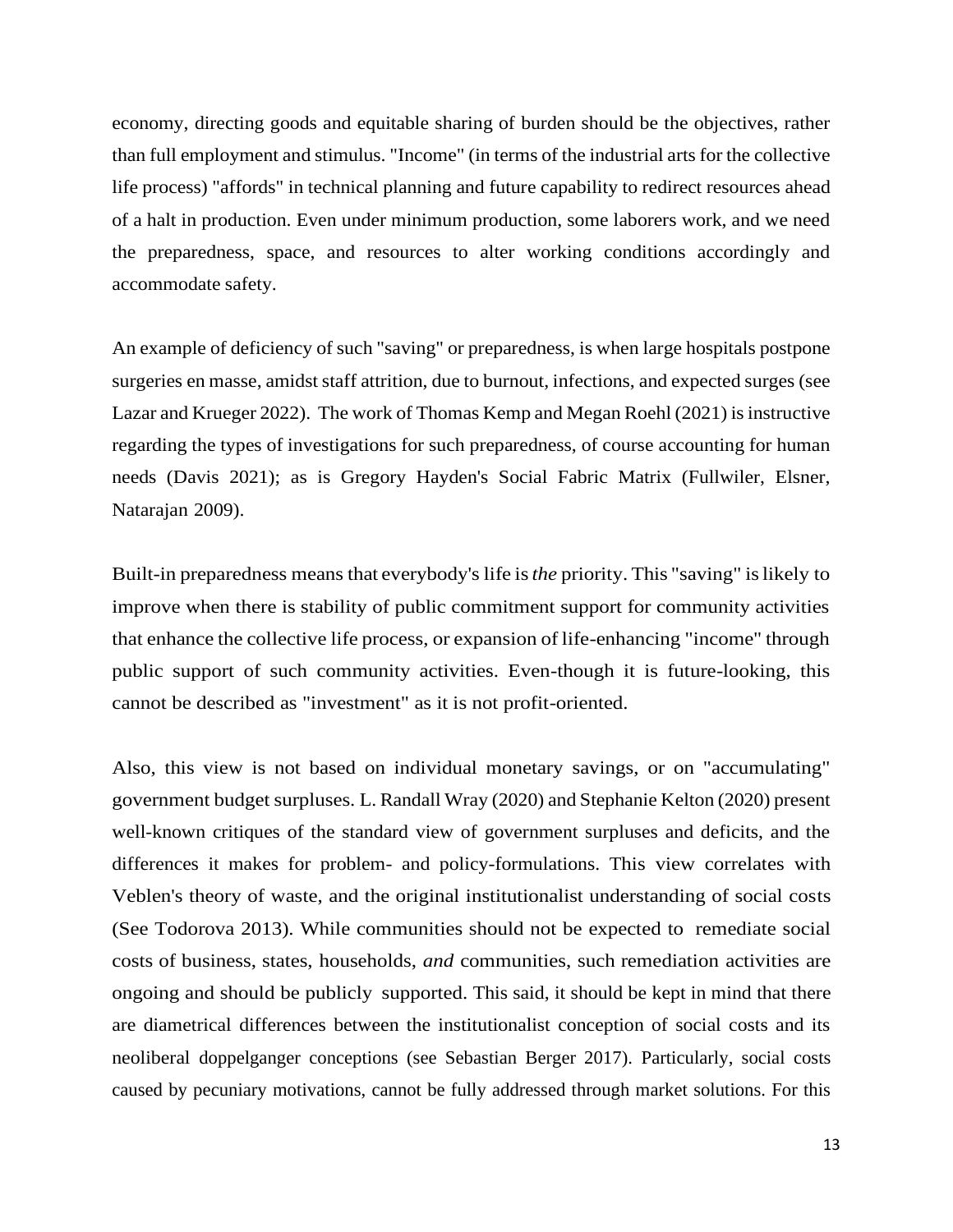reason, public programs such as the job guarantee are of crucial importance.

Money has been dominated by expansion of "free income" through financialization and absentee ownership, based on pecuniary valuation. Money can be used outside of pecuniary valuation-this is one of the implications of understanding the layers of Veblen's dichotomies. Money as participation and for the collective enhancement of the life process (or for the public purpose) means expansion of participation, human capabilities, and ecological sustainability (i.e., the "industrial" arts). Social stratification is central for considering power dynamics in those notions and processes. This vision of money as participation, in my understanding, is a continuation to William Dugger's (1987) "democratic planning."

Job Guarantee proposals illustrate money as participation. In addition to Veblen's insights about human development, the idea of *"non-invidious recreation of community"* (Tool 1993) helps in envisioning such public undertaking. Consequently, a suggested definition of **Job Guarantee** is: Publicly Guaranteed Commitment to maintain full employment independently of profitability, through centrally funded, community driven democratized public service jobs, that recreate, sustain, and remediate communities' lives, non-invidiously, and help dismantle oppressions everywhere.

We see that Job Guarantee is an undertaking outside of pecuniary valuations that govern the wage-system. Yet, it recognizes work and workmanship for individuals' well- being, noninvidious community relations, the joint stock of knowledge, care systems, and participatory problem-solving. There are other important ways of socially beneficial and democratic participation that do not involve central public money. An undertaking towards a Job Guarantee as a commitment represents crucial countervailing power against the described conservatism that has hijacked the arts of living and the lives of many. The discussion leads to more "moral imperatives" for Job Guarantee, in addition to the compelling ones described by Jon Wisman (2010).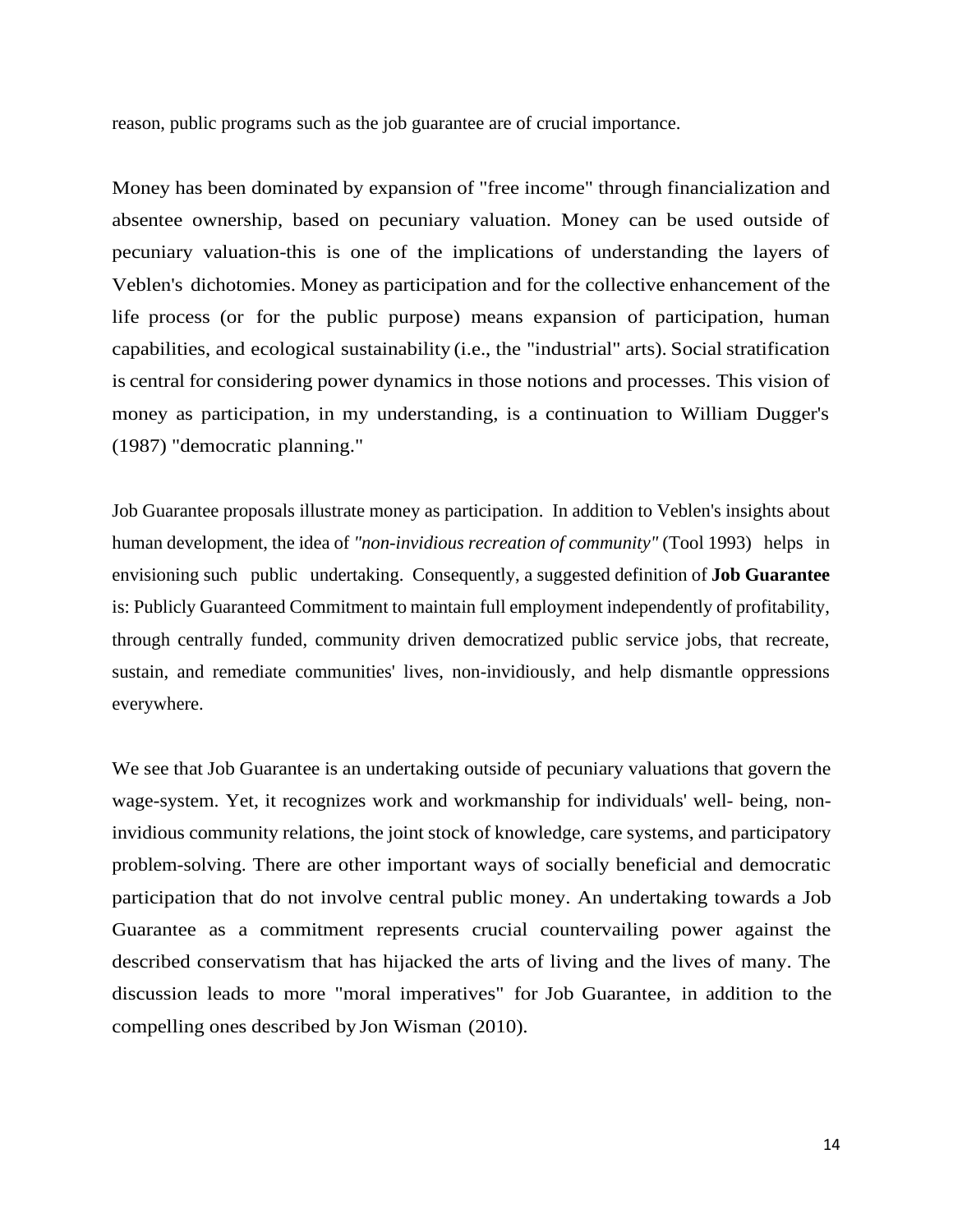#### **Conclusions and Future Inquiry**

Focusing on issues of care and economic disparities, the article has highlighted contemporary institutional economics inquiry for a broader conception of socialization of investment, full employment, and job guarantee. In light of the discussed issues, the article formulates systemic problems as starting points for re-envisioning public commitment to full employment, and for a renewed reading of Keynes's "socialization of investment." Based on the discussion, there is a need for broader public "undertakings" in light of the following problems.

1) Access to care is a problem of individualized, *fragmented care provision.* Lack of *systems of care* point to a deficiency in the "industrial arts," or public support for the life process.

2) Inadequacies of infrastructure and arguments about broadening its definition should not ignore the *invisible infrastructure of global care chains and undocumented immigrants*, that are racialized, gendered, classed, and largely built on exploitative neoliberal mobilities as well as aggression.

3) Price levels and market power entail *central market planning and pricing that sustain social stratification.* Inflation should be further investigated as a function of business planning *and* stratification. Addressing depravations, such as unemployment, requires moving beyond "investment," and publicly supporting *non-invidious community undertaking.*

4) Addressing, reducing, and preventing social costs require making the distinction between *money as financialization and domination* vs. *money as participation for all and in different contexts;* and mobilizing the latter.

To the extent that those systemic problems are not addressed, social provisioning is not socialized. As discussed by Keynes and Post Keynesians this is endemic to the system, importantly, this is not just a matter of an appropriate effective demand, but also of addressing social stratification and domination domestically and globally.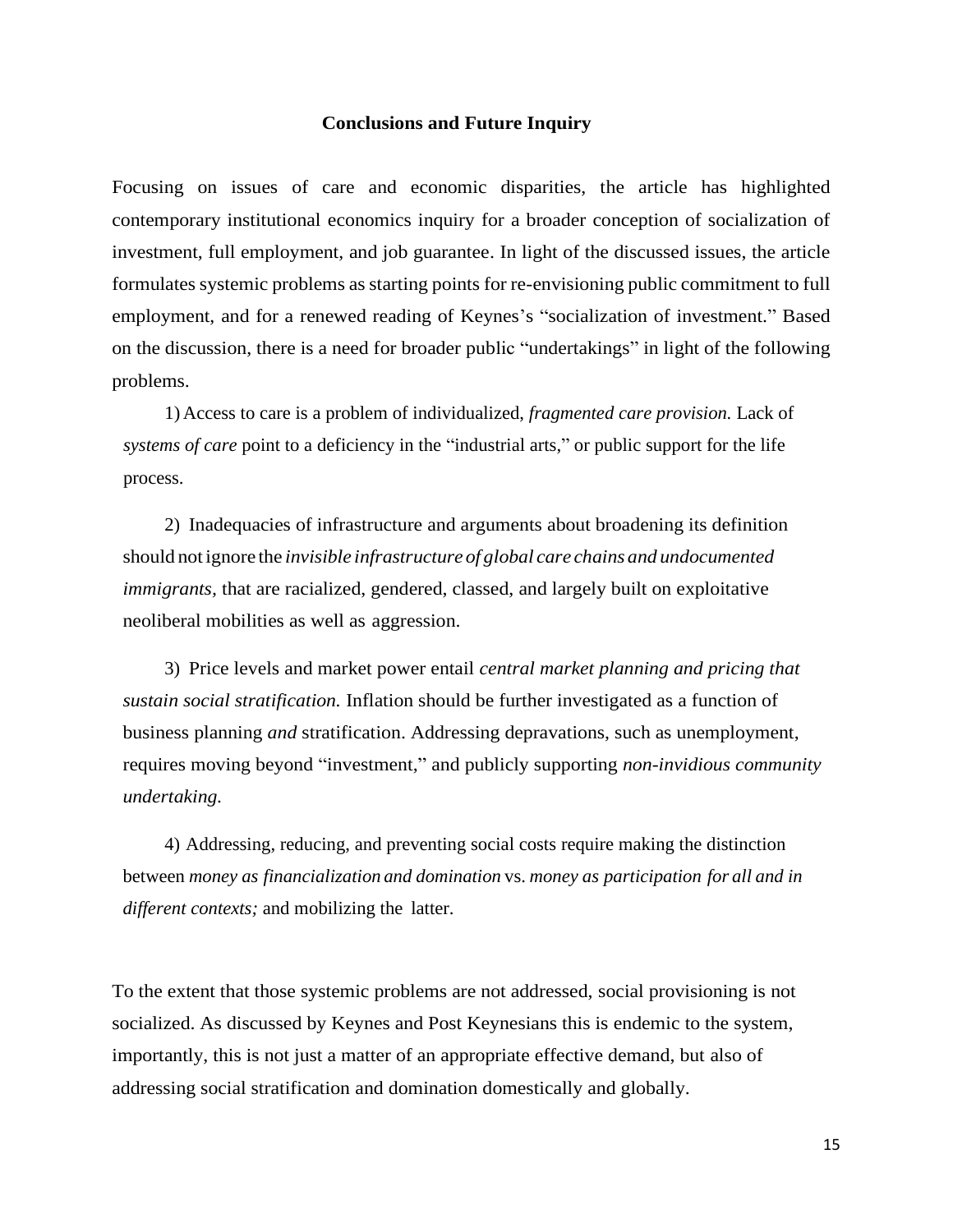#### **References**

- Adelstein, Shirley, and H. Elizabeth Peters. 2019. "Parents' Access to Work-Family Supports." *Urban Institute,* October 11, 2019.
- Associated Press. 2022. "West Virginia: No Child Tax Credit Payments on Friday." *The Associated Press, Nexstar Media Wire,* January 14, 2022.
- Baker, Dean, Sarah Rawlins, and David Stein. 2017. "The Full Employment Mandate of the Federal Reserve: Its Origins and Importance." *Center for Economic and Policy Research,* July 11, 2017.
- Banks, Nina. 2020. "Black Women in the United States and Unpaid Collective Work." *Review of Black Political Economy* 47 (4): 343-362.
- Banks, Nina. 2021. "What Should America Do for a Fair Economic Recovery? Sadie T. M**.**  Alexander Had Some Thoughts." *Initiative for Policy Dialogue,* April 13**,** 2021.
- Baranes, Avraham, and Eric Hake. 2018. "The Institutionalist Theory of Capital in the Modern Business Enterprise: Appropriation and Financialization." *Journal of Economic Issues* 52 (2): 430-437.
- Bellofiore, Riccardo. 2021. "The Winters of Our Discontent and the Social Production Economy." *Review of Political Economy* 33 (3): 394-413.
- Berger, Sebastian. 2017. *The Social Costs of Neoliberalism: Essays* on *the Economics of K. William Kapp.* Spokesman: Nottingham.
- Champlin, Dell. 1998. "The Privatization of Community: Implications for Urban Policy." *Journal of* Economic *Issues* 32 (2): 595- 603.
- Dean, Erik. 2015. "Inter- and Intra-Firm Governance in Heterodox Microeconomics: The Case of the US Software Industry." In *Advancing the Frontiers of Heterodox Economics: Essays in Honor of Frederic* S. *Lee,* edited by Tae-Hee Jo and Zdravka Todorova, 173-189. New York: Routledge.
- Davis, Ann E. 2018. "Global Production Networks and the Private Organization of World Trade." *Journal of Economic Issues* 52 (2): 358-367.
- Davis, Ann E. 2021. "'It's Humanity, Stupid!: Values and the Definition of Public Goods." *Journal of Economic Issues* 55 (2): 367-372.
- Democratizing Work Manifesto. 2021. "Work: Democratize, Decommodify, Remediate," https://democratizin gwork.org/.
- Dugger, William. 1987. "An Institutionalist Theory of Economic Planning." *Journal of*  Economic *Issues* 21 (4): 1649-1675.
- Dugger, William. 1996. *Inequality, Radical Institutionalist Views* on *Race, Gender, Class, and Nation.* Westport, CT: Greenwood Press.
- Forstater, Mathew. 2004. "Green Jobs: Addressing the Critical Issues Surrounding the Environment, Workplace and Employment." *International Journal of Environment, Workplace and Employment* 1 (1): 53-61.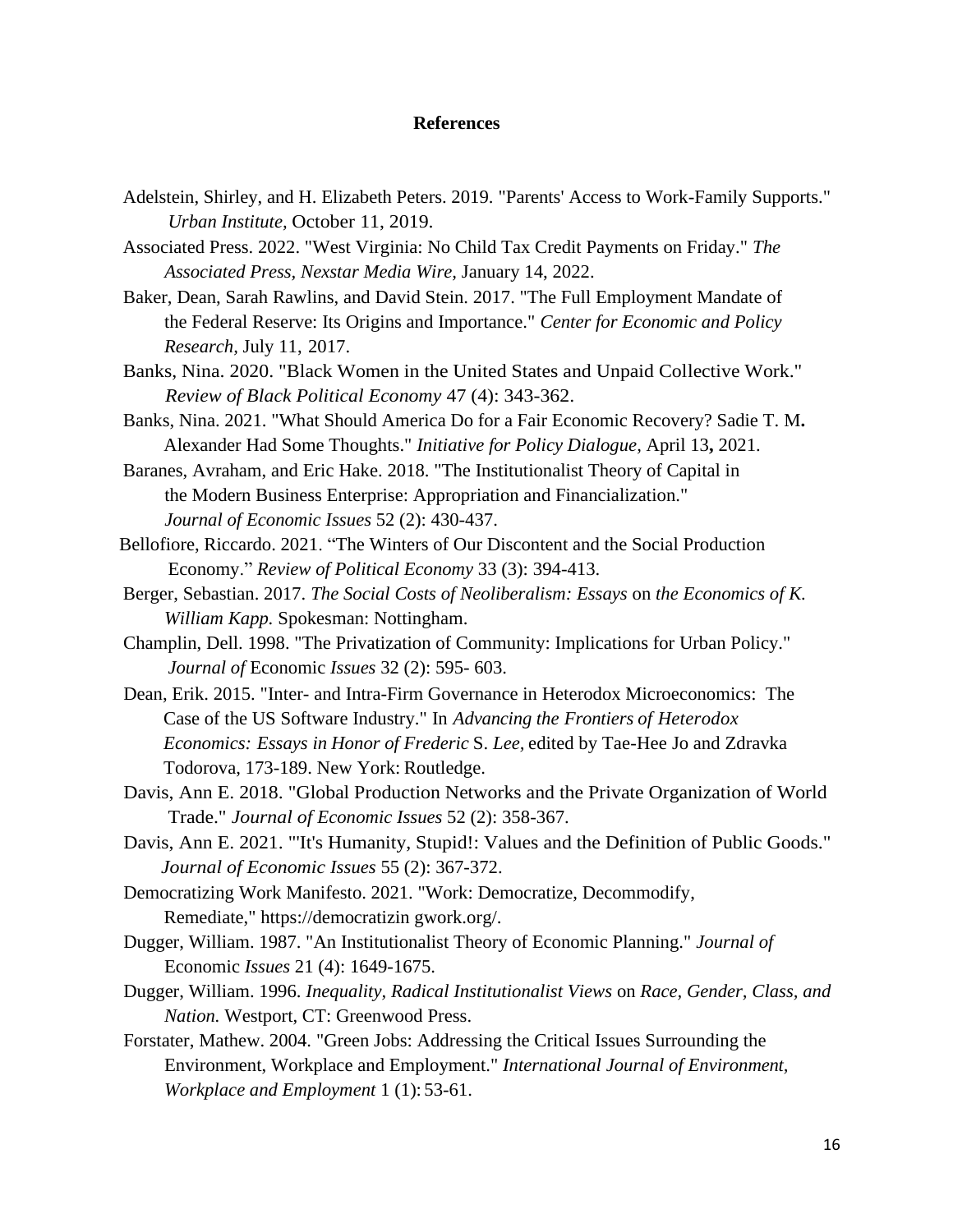Foster, Gladys P.1987. "Financing Investment." *Journal of* Economic *Issues* 21 (1): 101- 112.

- Figart, Deborah. 2017. *Stories of Progressive Institutional Change: Challenges* to *the Neoliberal Economy.* New York: Palgrave Macmillan.
- Fullwiler, Scott, Wolfram Elsner, and Tara Natarajan. 2009. "The Social Fabric Matrix Approach to Policy Analysis: An Introduction." In *Institution al Analysis and Praxis-The Social Fabric Matri x Approach.* Edited by Scott Fullwiler, Wolfram Elsner, and Tara Natarajan. New York: Springer.
- Gagnon, Marc-Andre. 2015. "Shaping the Social Determinants of Value through Economic Ghostmanagement: an Institutionalist Approach to Capital Accumulation." In *Marx, Veblen, and the Foundation s of Heterodox Economics: Essays in* Honor *of John* F. *Henry.* Edited by Tae-Hee Jo and Frederic S. Lee, 228-251. New York: Routledge.
- Greenfield, Jennifer C., Nancy Reichman, Paula M. Cole, and Hannah Galgiani. 2019. "Projected Economic Impacts of Paid Family Leave in Colorado." University of Denver, https://socialwork.du.edu/sites/g/files/lmucqz28l/files/2019-02/Paid-Family-Leave-Report.pdf
- Greenwood, Daphne. 1984. "The Economic Significance of Wo man's Place' in Society: A New-Institutionalist View." *Journal of* Economic *Issues* 18 (3): 663- 680.
- Hurley, Kendra. 202 la. "How the Pandemic Became an Unplanned Experiment in Abolishing the Child Welfare System." *The New Republic,* August 18, 2021.
- Hurley, Kendra. 20216. "Most Child Care is Segregated. Here's How One Center Intentionally Integrated." *Early Learning Nation,* November 10, 2021.
- Jennings, Ann. 1992. "Not the Economy: Feminist Theory, Institutional Change, and the State." In *The Stratified State.* Edited by William Dugger and William Waller. New York: M. E. Sharp.
- Jo, Tae-Hee. 2016. "What If There Are No Conventional Price Mechanisms?" *Journal of*  Economic *Issues* 50 (2): 327-344.

Kaboub, Fadhel. 2007. "Institutional Adjustment Planning for Full Employment." *Journal of* Economic *Issues* 41 (3): 495-502.

- Kelton, Stephanie. 2020. *The Deficit Myth: Modern Monetary Theory and the Birth of the People's Economy.* New York: Public Affairs.
- Kemp, Thomas, and Megan Roehl. 2021. "Identifying Opportunities to Participate in Advanced Energy: an Investigation into Estimating Real Capacity for Green Manufacturing and Structural Reform. *Journal of* Economic *Issues* 55 (2): 439-446.
- Keynes, John Maynard. (1936) 1964. *The General Theory of Employment, Interest, and Money.* New York: Harbinger Book.
	- Khanal, Kalpana, and Zdravka Todorova. 2021."Remittances and Households within Neoliberalism: 'A Triple Movement'." *Journal of* Economic *Issues* (55) 2: 461-468.
	- Kolokotronis, Alexander. 2018. "Three Ways to Design a Democratic Job Guarantee." *Truthout.org,* May 20, 2018. Kregel, Jan. 2020. "Alternative Macro Policy Response for a Pandemic Recession." Policy Note 2020/6, Levy Economics Institute.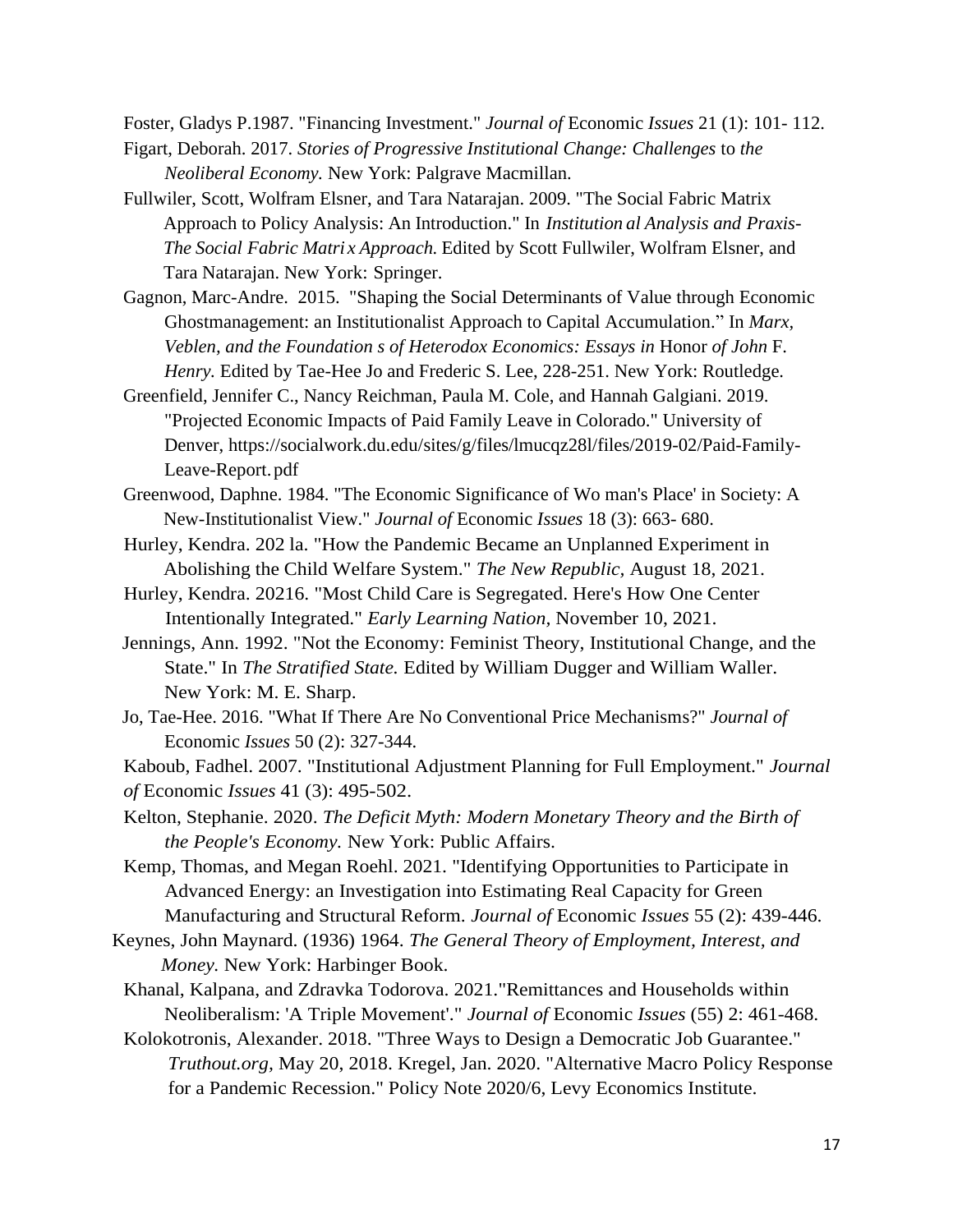Lazar, Kay, and Lana Krueger. 2022. "Hospitals Postponing Thousands of Surgeries Amid Onslaught of COVID and Other Patients." *Boston Globe,* January 14, 2022.

Lee, Frederic S. 1996. "Pricing and the Business Enterprise." In *Political Economy for the 2 1" Century.* Edited by Charles Whalen, 87- 102. London: M.E. Sharpe.

- Livio, Susan. 2022. "NJ Immigration Advocates Denounce Murphy for Handling of \$40M Pandemic Relief Fund for Undocumented Workers." *NJ Advance Media for* NJ.com, *True Jersey,*January 19, 2022. Updated February 18, 2022.
- Maclean, Catherine, Stefan Pichler, Nicolas R. Ziebarth. 2022. "Paid Sick Leave Improves Public Health Outcomes and Supports U.S. Workers at a Relatively Low Cost to Employers" *Washington Center for Equitable Growth,* January 12, 2022.
- Madrick, Jeff. 2020. "Poverty Hurts Children in Ways We're Just Beginning to Understand" *Literary Hub,* January 28, 2020.
- McLaughlin, Timothy. 2020. "The Fragility of the Global Nurse Supply Chain." *The Atlantic,* April 30, 2020.
- Mitchell, William. 2017. "The Job Guarantee: A Superior Buffer Stock Option for Government Price Stabilization." In *The Job Guarantee and Modern Money Theory.* Edited by Michael Murray, and Mathew Forstater, 47- 72. Cham: Palgrave Macmillan.
- Munkirs, John, and Janet Knoedler. 1987. "The Existence and Exercise of Corporate Power: An Opaque Fact," *Journal of Economic Issues* 21 (4):1679-1706.
- Paul, Mark, William Darity, Darrick Hamilton. 2018. "The Federal Job Guarantee A Policy to Achieve Permanent Full Employment." Center on Budget and Policy Priorities. https:/[/www.cbpp.org /](http://www.cbpp.org/) research/ full-employment/the-federal-jobguarantee-a-policy-to-achieve-permanent-full-employment.
- Peterson Janice. 1997. "Ending Welfare as We Know It": The Symbolic Importance of Welfare Policy in America." *Journal of Economic Issues* 31 (2): 425-431.
- Peterson Janice. 2007. "The Employment Relationship and the Social Costs of Labor." *Journal of Economic Issues* 41 (2): 375 - 382.
- Schneider, Geoffrey. 2021. "The Modern Food Industry in the United States: A Case Study of Industrial Sabotage." *Journal of Economic Issues* 55 (2): 381- 388.
- Scott, Robert H., III and Steven Pressman. 2021. "The Not Good Society: Institutional Weaknesses Revealed by COVID-19." *Journal of Economic Issues* 55 (2): 477- 483.
- Shulman, Steven. 1990. "The Causes of Black Poverty: Evidence and Interpretation." *Journal of* Economic *Issues* 24 (4): 995 - 1016.
- Sturgeon, James. 1991. "The Institutional Approach." In *Alternative Economic Perspectives: A Primer* on *the Streams of Economic Analysis.* Edited by W. Robert Brazelton, James Sturgeon, and Ivan Weinel. Dubuque, IA: Kendall Hunt.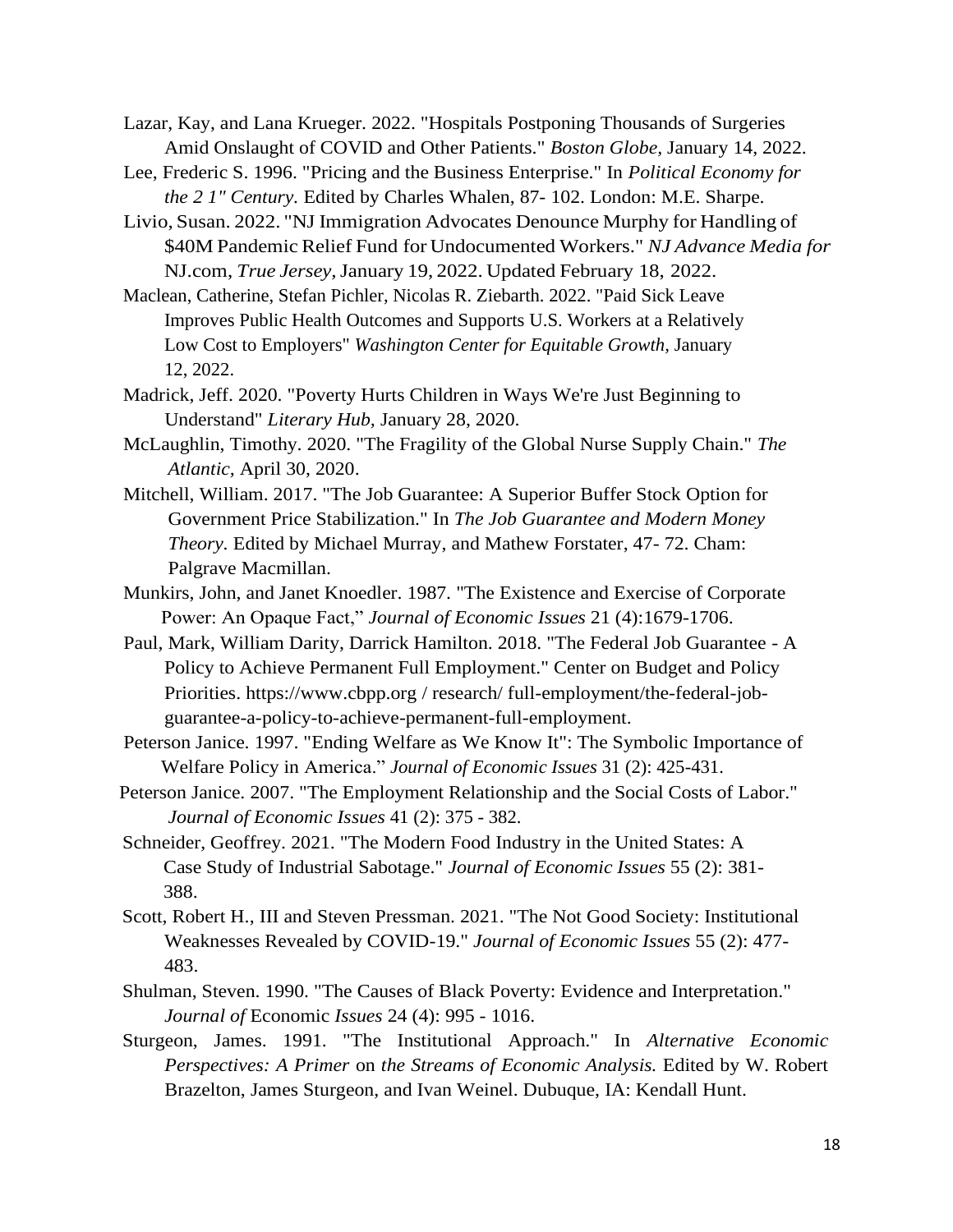- Swenson, Kyle, and Yeganeh Torbati. 2021. "The Child Tax Credit Payments are Ending. Some Families Say They Will Struggle without Them." *The Washington Post,*  December 22, 2021.
- Tcherneva, Pavlina. 2012. "Permanent On-The-Spot Job Creation T he Missing Keynes Plan for Full Employment and Economic Transformation." *Review of Social Economy* 70 (1): 57-80.
- Tcherneva, Pavlina. 2020. *The Case for Job Guarantee.* Cambridge: Polity.
- Todorova, Zdravka. 2009a. "Employer of Last Resort Policy and Feminist Economics: Social Provisioning and Socialization of Investment." Center for Full Employment and Price Stability Working Paper Series # 56. Available at https://ssrn.co m/ abs tract=1438165.
- Todorova, Zdravka. 2009b. *Money and Households in a Capitalist Economy: a Gendered Post Keynesian-Institutional Analysis.* London: Edward Elgar.
- Todorova, Zdravka. 2013. "Connecting Social Provisioning and Functional Finance in a Post Keynesian- Institutional Analysis of the Public Sector" *European Journal of Economics and* Economic *Policies: Intervention* 10 (1): 61- 75.
- Todorova, Zdravka. 2015a. "Economic and Social Class in Theorizing Unpaid Household Activities Under Capitalism." *Journal of Economic Issues* 49 (2): 425 - 433.
- Todorova, Zdravka. 20156. "Social Provisioning within a Culture-Nature Life-Process," *Review of Political Economy* 27 (3) 390 - 409.
- Todorova, Zdravka. 2016a. "A Further Veblenian Articulation of a Monetary Theory of Production." In *Marx, Veblen, and the Foundations of Heterodox Economics: Essays in Honor of John* F. *Henry,* edited by Tae-Hee Jo and Frederic S. Lee, 102 - 123. London: Routledge.
- Todorova, Zdravka. 20166. "Consumption in the Context of Social Provisioning and Capitalism: beyond Consumer Choice and Aggregates." In *Advancing the Frontiers of Heterodox Economics: Essays in Honor of Frederic* S. *Lee,* edited by Tae-Hee Jo and Zdravka Todorova, 230 - 248. London: Routledge.
- Tool, Marc. 1993. "The Theory of Instrumental Value: Extensions, Clarifications." In *The Institutionalist Challenge: Beyond Dissent.* Edited by Marc Tool, 119-159. Norwell, MA: Kluwer Academic Publishers.
- Veblen, Thorstein. 1898. "Why is Economics not an Evolutionary Science?" *Quarterly Journal of Economics* 12 (4): 373 - 397.
- Veblen, Thorstein. (1899) 1994. *The Theory of the Leisure Class: an* Economic *Stud y of Institutions,* New York: Dover Publications Inc.
- Veblen, Thorstein. (1904) 2005. *The Theory of Business Enterprise.* New York: Cosimo Classics.
- Veblen, Thorstein. (1914) 1964. *The Instinct of Workmanship and the Stat e of the Industrial Arts,* New York: Augustus M. Kelley.